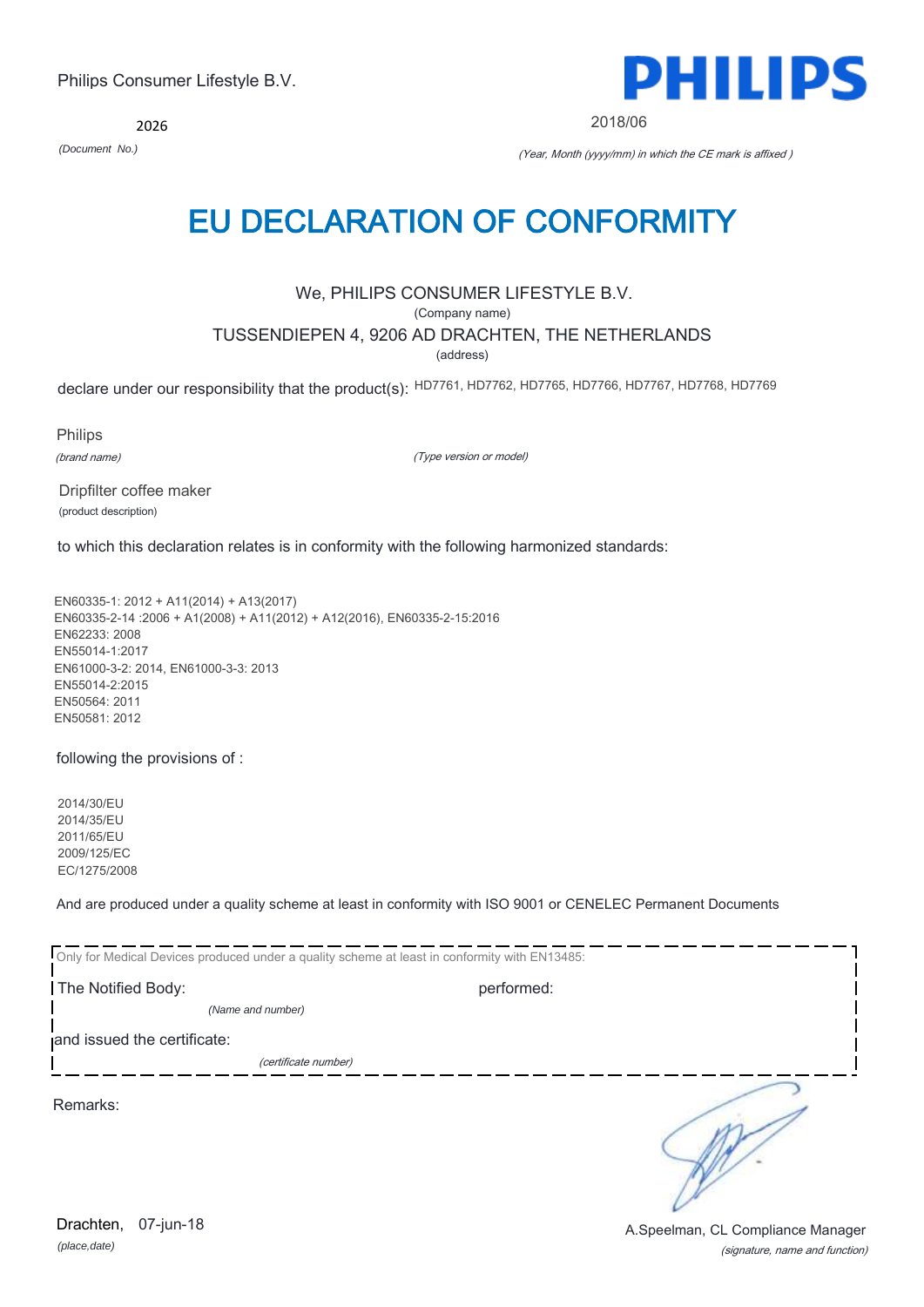2026



#### 2018/06

*(Document No. /Bericht Nr. )* (Year, Month (yyyy/mm) in which the CE mark is affixed /Jahr der CE Zeichenerteilung )

### EU DECLARATION OF CONFORMITY

(EG - Konformitätserklärung)

#### We, PHILIPS CONSUMER LIFESTYLE B.V.

(Company name / Name)

#### TUSSENDIEPEN 4, 9206 AD DRACHTEN, THE NETHERLANDS

(address / Anschrift)

declare under our responsibility that the product(s) HD7761, HD7762, HD7765, HD7766, HD7767, HD7768, HD7769

erklären als Verantwortliche, daß folgende(s) elektrische(n) Produkt(e)

Philips

(brand name, Markenname)

(Type version or model, Typenbezeichnung oder Modell )

Dripfilter coffee maker (product description, Produktbezeichnung)

### to which this declaration relates is in conformity with the following harmonized standards:

(auf die sich diese Konformitätserklärung bezieht, allen nachstehenden hamonisierten Normen entspricht.)

EN60335-1: 2012 + A11(2014) + A13(2017) EN60335-2-14 :2006 + A1(2008) + A11(2012) + A12(2016), EN60335-2-15:2016 EN62233: 2008 EN55014-1:2017 EN61000-3-2: 2014, EN61000-3-3: 2013 EN55014-2:2015 EN50564: 2011 EN50581: 2012

#### following the provisions of :

(Entsprechend den Bestimmungen der)

2014/30/EU 2014/35/EU 2011/65/EU 2009/125/EC EC/1275/2008

#### And are produced under a quality scheme at least in conformity with ISO 9001 or CENELEC Permanent Documents (und die gemäß eines Qualitätsystems produziert werden, dass mindestens der ISO 9001 oder CENELEC Permanent Documents entspricht)

|                                                             | Only for Medical Devices produced under a quality scheme at least in conformity with EN13485: |                            |                                                             |
|-------------------------------------------------------------|-----------------------------------------------------------------------------------------------|----------------------------|-------------------------------------------------------------|
| The Notified Body:<br>(benannte Stelle)                     | (Name and number/ Name und Kennnummer)                                                        | performed:<br>(ausgeführt) | (description of intervention / Beschreibung des Verfahrens) |
| and issued the certificate:<br>(und stellen das Zertifikat) | (certificate number / Zertifikatnummer)                                                       |                            |                                                             |
| Remarks:                                                    |                                                                                               |                            |                                                             |

(signature, name and function / Unterschrift, Name und Funktion des Unterzeichners ) A.Speelman, CL Compliance Manager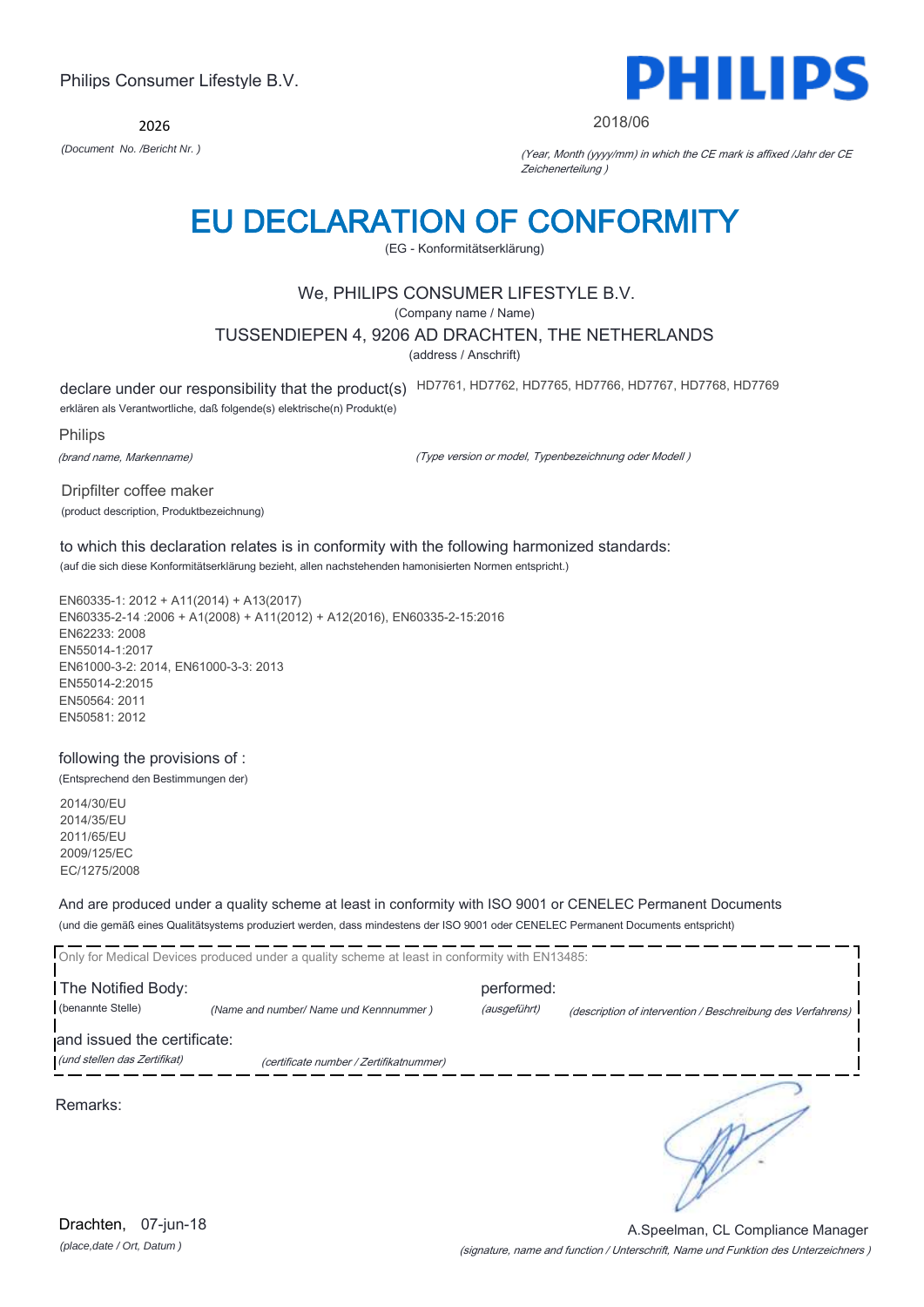2026



#### 2018/06

*(Document No. / Numéro du document)* (Year, Month (yyyy/mm) in which the CE mark is affixed / Année/mois (aaaa/mm) au cours de laquelle le marquage CE a été apposé)

### EU DECLARATION OF CONFORMITY

(DECLARATION DE CONFORMITE CE)

#### We, PHILIPS CONSUMER LIFESTYLE B.V.

(Company name / Nom de l'entreprise)

#### TUSSENDIEPEN 4, 9206 AD DRACHTEN, THE NETHERLANDS

(address / adresse)

declare under our responsibility that the product(s) HD7761, HD7762, HD7765, HD7766, HD7767, HD7768, HD7769

(déclarons sous notre propre responsabilité que le(s) produit(s))

Philips

(brand name, nom de la marque)

(Type version or model, référence ou modèle)

Dripfilter coffee maker (product description, description du produit)

to which this declaration relates is in conformity with the following harmonized standards: (auquel cette déclaration se rapporte, est conforme aux normes harmonisées suivantes)

EN60335-1: 2012 + A11(2014) + A13(2017) EN60335-2-14 :2006 + A1(2008) + A11(2012) + A12(2016), EN60335-2-15:2016 EN62233: 2008 EN55014-1:2017 EN61000-3-2: 2014, EN61000-3-3: 2013 EN55014-2:2015 EN50564: 2011 EN50581: 2012

#### following the provisions of :

(conformément aux exigences essentielles et autres dispositions pertinentes de:)

2014/30/EU 2014/35/EU 2011/65/EU 2009/125/EC EC/1275/2008

And are produced under a quality scheme at least in conformity with ISO 9001 or CENELEC Permanent Documents (Et sont fabriqués conformément à une qualité au moins conforme à la norme ISO 9001 ou aux Documents Permanents CENELEC)

|                                                             | Only for Medical Devices produced under a quality scheme at least in conformity with EN13485: |                            |                                                              |
|-------------------------------------------------------------|-----------------------------------------------------------------------------------------------|----------------------------|--------------------------------------------------------------|
| The Notified Body:<br>(L'Organisme Notifié)                 | (Name and number/nom et numéro)                                                               | performed:<br>(a effectué) | (description of intervention / description de 'intervention) |
| and issued the certificate:<br>(et a délivré le certificat) | (certificate number / numéro du certificat)                                                   |                            |                                                              |
| Remarks:                                                    |                                                                                               |                            |                                                              |

*(place,date / lieu, date)* Drachten, 07-jun-18

#### (signature, name and function / signature, nom et fonction) A.Speelman, CL Compliance Manager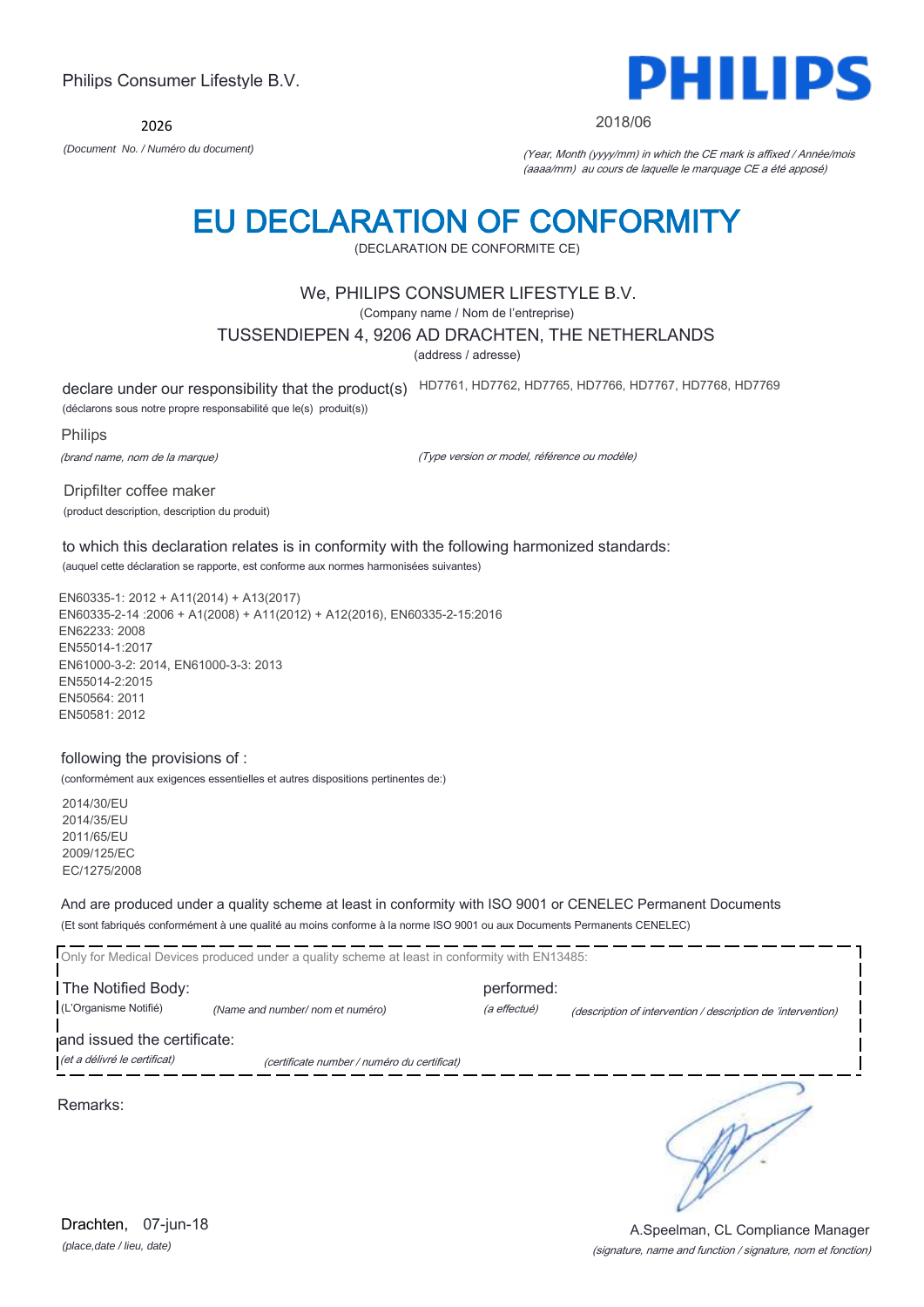2026



*(Document No. / Documentnummer)* (Year, Month (yyyy/mm) in which the CE mark is affixed / Jaar, maand waarin de CE markering is uitgegeven)

2018/06

### EU DECLARATION OF CONFORMITY

(Europeese Conformiteitsverklaring)

#### We, PHILIPS CONSUMER LIFESTYLE B.V.

(Company name / Bedrijfsnaam)

#### TUSSENDIEPEN 4, 9206 AD DRACHTEN, THE NETHERLANDS

(address / adres)

declare under our responsibility that the product(s) HD7761, HD7762, HD7765, HD7766, HD7767, HD7768, HD7769

(verklaren dat onder onze verantwoordelijkheid de product(en))

Philips

(brand name, merknaam)

(Type version or model, typenummer of model)

Dripfilter coffee maker (product description, productbeschrijving)

to which this declaration relates is in conformity with the following harmonized standards: (waar deze verklaring betrekking op heeft voldoen aan de volgende geharmoniseerde standaarden)

EN60335-1: 2012 + A11(2014) + A13(2017) EN60335-2-14 :2006 + A1(2008) + A11(2012) + A12(2016), EN60335-2-15:2016 EN62233: 2008 EN55014-1:2017 EN61000-3-2: 2014, EN61000-3-3: 2013 EN55014-2:2015 EN50564: 2011 EN50581: 2012

#### following the provisions of :

(volgens de voorwaarden van:)

2014/30/EU 2014/35/EU 2011/65/EU 2009/125/EC EC/1275/2008

And are produced under a quality scheme at least in conformity with ISO 9001 or CENELEC Permanent Documents (En worden geproduceerd volgens een kwaliteitsprogramma wat minimaal overeenkomt met ISO9001 of de CENELEC permanente documenten)

Only for Medical Devices produced under a quality scheme at least in conformity with EN13485: The Notified Body: performed: (Notified Body) *(Name and number/ Naam en nummer)* (heeft uitgevoerd) (description of intervention / uitgevoerd testprotocol) and issued the certificate: (en heeft een certificaat uitgegeven) (certificate number / nummer van het certificaat) ∍

Remarks:

PHILII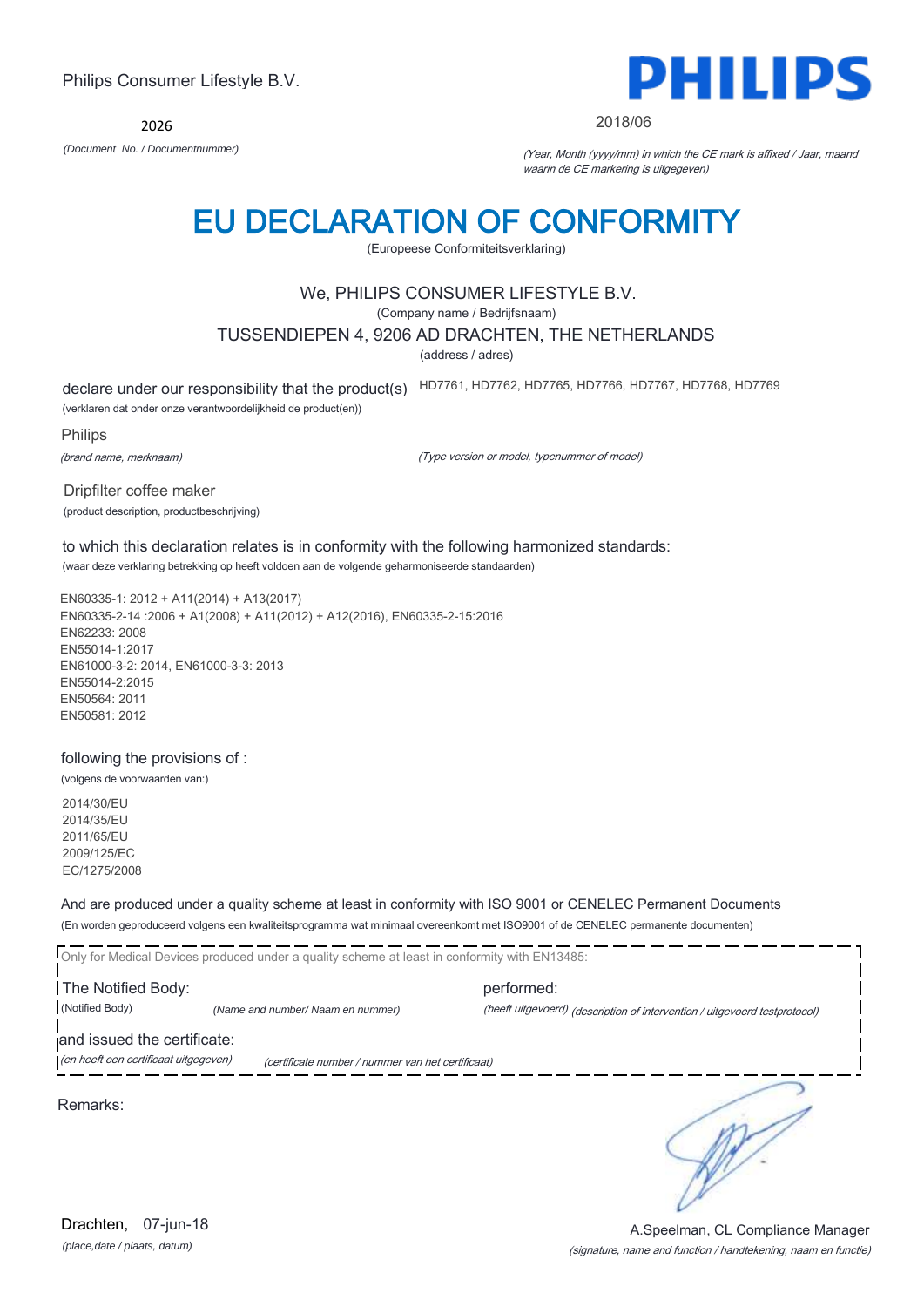2026



#### 2018/06

*(Document No. / Číslo zprávy)* (Year, Month (yyyy/mm) in which the CE mark is affixed / Rok udělění známky CE)

## EU DECLARATION OF CONFORMITY

(Prohlášení o shodě v EU)

#### We, PHILIPS CONSUMER LIFESTYLE B.V.

(Company name / Jméno)

#### TUSSENDIEPEN 4, 9206 AD DRACHTEN, THE NETHERLANDS

(address / adresa)

declare under our responsibility that the product(s) HD7761, HD7762, HD7765, HD7766, HD7767, HD7768, HD7769

(Prohlašujeme na svou odpovědnost, že elektrický výrobek)

Philips

(brand name, značka)

(Type version or model, Typ verze nebo model)

Dripfilter coffee maker (product description, popis výrobku)

### to which this declaration relates is in conformity with the following harmonized standards:

(na nějž se toto prohlášení vztahuje, je ve shodě s následujícími harmonizovanými normami:)

EN60335-1: 2012 + A11(2014) + A13(2017) EN60335-2-14 :2006 + A1(2008) + A11(2012) + A12(2016), EN60335-2-15:2016 EN62233: 2008 EN55014-1:2017 EN61000-3-2: 2014, EN61000-3-3: 2013 EN55014-2:2015 EN50564: 2011 EN50581: 2012

#### following the provisions of :

(Následovaných ustanoveními Směrnic:)

2014/30/EU 2014/35/EU 2011/65/EU 2009/125/EC EC/1275/2008

And are produced under a quality scheme at least in conformity with ISO 9001 or CENELEC Permanent Documents (A jsou vyráběny v systému řízení kvality minimálně ve shodě s ISO 9001 nebo)

|                                                      | Only for Medical Devices produced under a quality scheme at least in conformity with EN13485: |            |                                               |
|------------------------------------------------------|-----------------------------------------------------------------------------------------------|------------|-----------------------------------------------|
| The Notified Body:                                   |                                                                                               | performed: |                                               |
| (Kompetentní orgán)                                  | (Name and number/Název a číslo)                                                               | (provedl)  | (description of intervention / popis operace) |
| and issued the certificate:<br>(a vydal certifikát,) | (certificate number / číslo certifikátu)                                                      |            |                                               |
| Remarks:                                             |                                                                                               |            |                                               |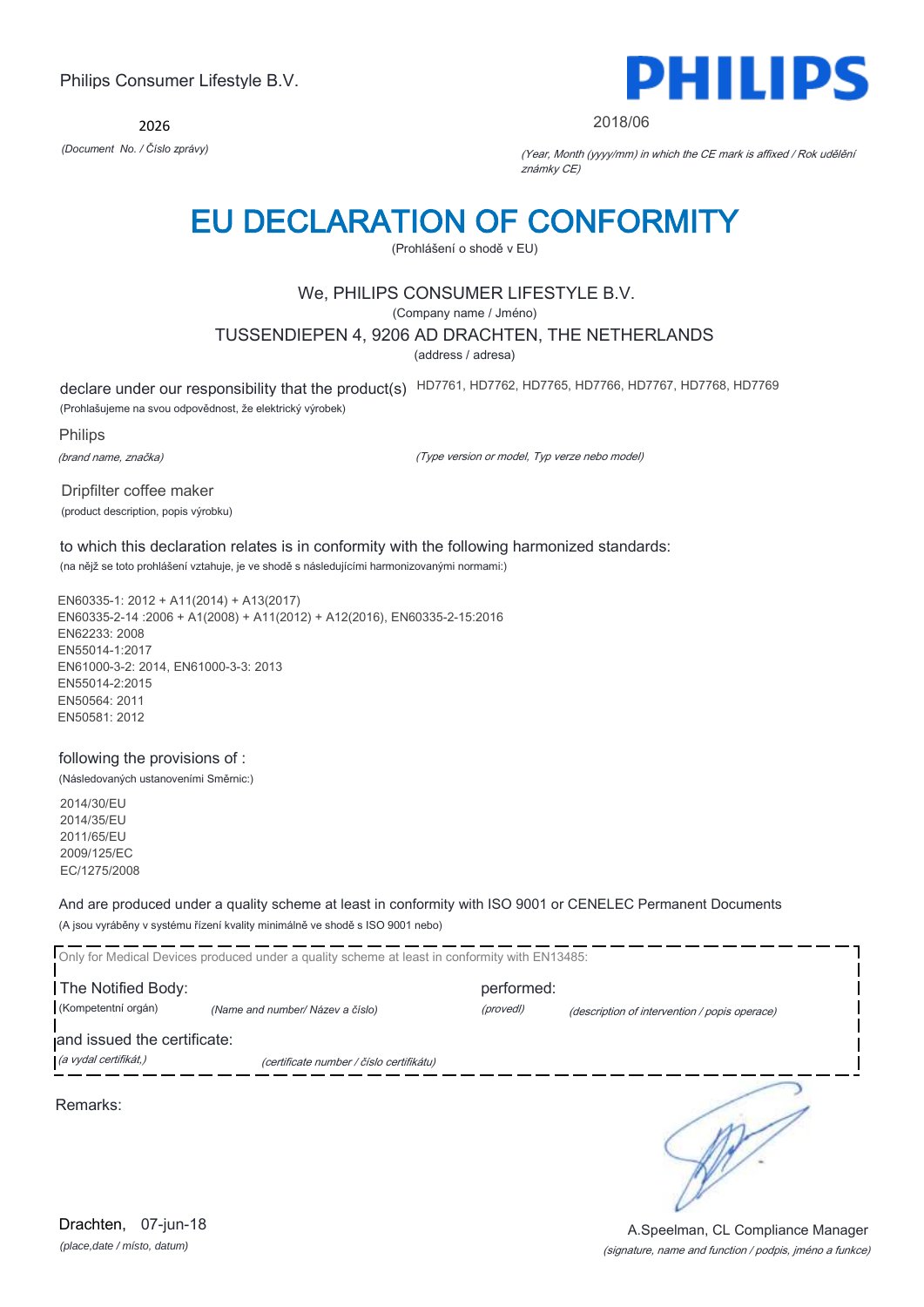2026



#### 2018/06

*(Document No. / Rapportnummer)* (Year, Month (yyyy/mm) in which the CE mark is affixed / Årstal for påhæftning af CE-mærkningen)

### EU DECLARATION OF CONFORMITY

(EU KONFORMITETSERKLÆRING)

#### We, PHILIPS CONSUMER LIFESTYLE B.V.

(Company name / Virksomhedens navn)

#### TUSSENDIEPEN 4, 9206 AD DRACHTEN, THE NETHERLANDS

(address / adresse)

declare under our responsibility that the product(s) HD7761, HD7762, HD7765, HD7766, HD7767, HD7768, HD7769

(Erklærer i henhold til vores ansvar, at de(t) elektriske produkt(er))

Philips

(brand name, navn på varemærke)

(Type version or model, type eller model)

Dripfilter coffee maker (product description, produktbeskrivelse)

to which this declaration relates is in conformity with the following harmonized standards: (til hvilke(t) denne erklæring relaterer sig, er i konformitet med følgende harmoniserede standarder)

EN60335-1: 2012 + A11(2014) + A13(2017) EN60335-2-14 :2006 + A1(2008) + A11(2012) + A12(2016), EN60335-2-15:2016 EN62233: 2008 EN55014-1:2017 EN61000-3-2: 2014, EN61000-3-3: 2013 EN55014-2:2015 EN50564: 2011 EN50581: 2012

#### following the provisions of :

(Opfylder de ufravigelige krav og øvrige forskrifter i)

2014/30/EU 2014/35/EU 2011/65/EU 2009/125/EC EC/1275/2008

And are produced under a quality scheme at least in conformity with ISO 9001 or CENELEC Permanent Documents (Og er produceret i en kvalitet, der, som minimum, opfylder kravene i ISO 9001-standarden eller CENELEC's permanente dokumenter)

Only for Medical Devices produced under a quality scheme at least in conformity with EN13485: The Notified Body: example and the performed: (Det Notificerede Organ) *(Name and number/ Navn og nummer)* (har gennemført) (description of intervention / beskrivelse af intervention) and issued the certificate: (og udstedt erklæringen) (certificate number / erklæringsnummer)

Remarks:

∍

*(place,date / sted, dato)* Drachten, 07-jun-18

#### (signature, name and function / Signatur, navn og titel) A.Speelman, CL Compliance Manager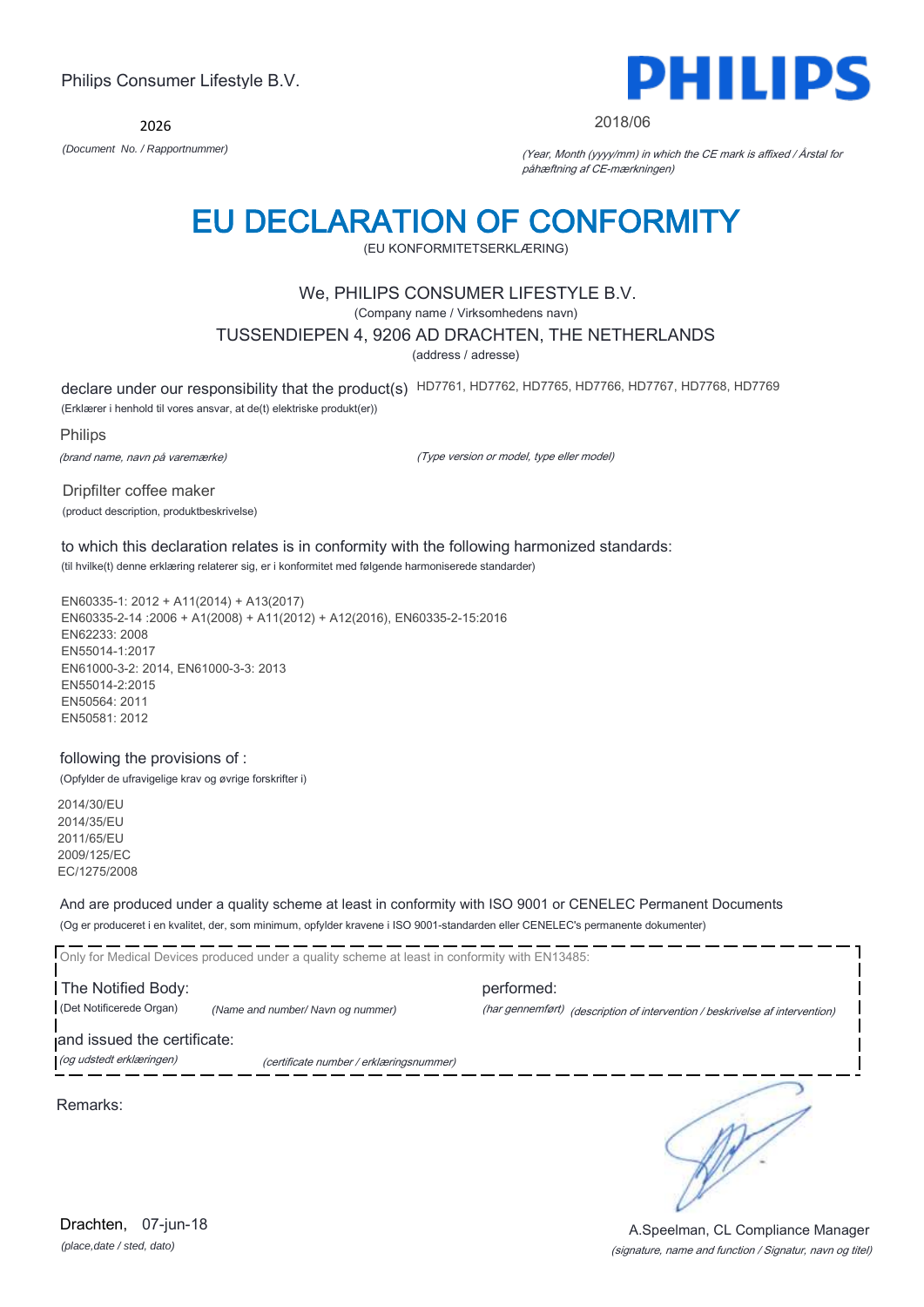2026

### EU DECLARATION OF CONFORMITY

(EU DECLARACIÓN CE DE CONFORMIDAD)

#### We, PHILIPS CONSUMER LIFESTYLE B.V.

(Company name / Nombre compaña )

#### TUSSENDIEPEN 4, 9206 AD DRACHTEN, THE NETHERLANDS

(address / dirección )

declare under our responsibility that the product(s):

HD7761, HD7762, HD7765, HD7766, HD7767, HD7768, HD7769

(Declaramos bajo nuestra propia responsabilidad que el (los) producto(s):

Philips

(brand name, nombre de la marca)

(Type version or model, Referencia o modelo)

Dripfilter coffee maker

(product description, descripción del producto )

### to which this declaration relates is in conformity with the following harmonized standards:

(Al que hace referencia esta declaración cumple con las siguientes normas armonizadas)

EN60335-1: 2012 + A11(2014) + A13(2017) EN60335-2-14 :2006 + A1(2008) + A11(2012) + A12(2016), EN60335-2-15:2016 EN62233: 2008 EN55014-1:2017 EN61000-3-2: 2014, EN61000-3-3: 2013 EN55014-2:2015 EN50564: 2011 EN50581: 2012

#### following the provisions of :

(Siguiendo las disposiciones relativas a:)

2014/30/EU 2014/35/EU 2011/65/EU 2009/125/EC EC/1275/2008

And are produced under a quality scheme at least in conformity with ISO 9001 or CENELEC Permanent Documents (Y se fabrican conforme a una calidad al menos conforme a la norma ISO 9001 o a los Documentos Permanentes CENELEC)

|                             | Only for Medical Devices produced under a quality scheme at least in conformity with EN13485: |              |                                                                |
|-----------------------------|-----------------------------------------------------------------------------------------------|--------------|----------------------------------------------------------------|
| The Notified Body:          |                                                                                               | performed:   |                                                                |
| (El organismo notificado)   | (Name and number/ Nombre y número)                                                            | (realizador) | (description of intervention / descripción de la intervención) |
| and issued the certificate: |                                                                                               |              |                                                                |
| (Y expidió el certificado)  | (certificate number / número de certificado)                                                  |              |                                                                |
| Remarks:                    |                                                                                               |              |                                                                |

 $\frac{1}{2} \frac{1}{2} \frac{1}{2} \frac{1}{2} \frac{1}{2} \frac{1}{2} \frac{1}{2} \frac{1}{2} \frac{1}{2} \frac{1}{2} \frac{1}{2} \frac{1}{2} \frac{1}{2} \frac{1}{2} \frac{1}{2} \frac{1}{2} \frac{1}{2} \frac{1}{2} \frac{1}{2} \frac{1}{2} \frac{1}{2} \frac{1}{2} \frac{1}{2} \frac{1}{2} \frac{1}{2} \frac{1}{2} \frac{1}{2} \frac{1}{2} \frac{1}{2} \frac{1}{2} \frac{1}{2} \frac{$ 

 $\overline{\phantom{a}}$ 



#### 2018/06

*(Document No. / Documento nº.)* (Year, Month (yyyy/mm) in which the CE mark is affixed / Año en el que se incluye el marcado CE))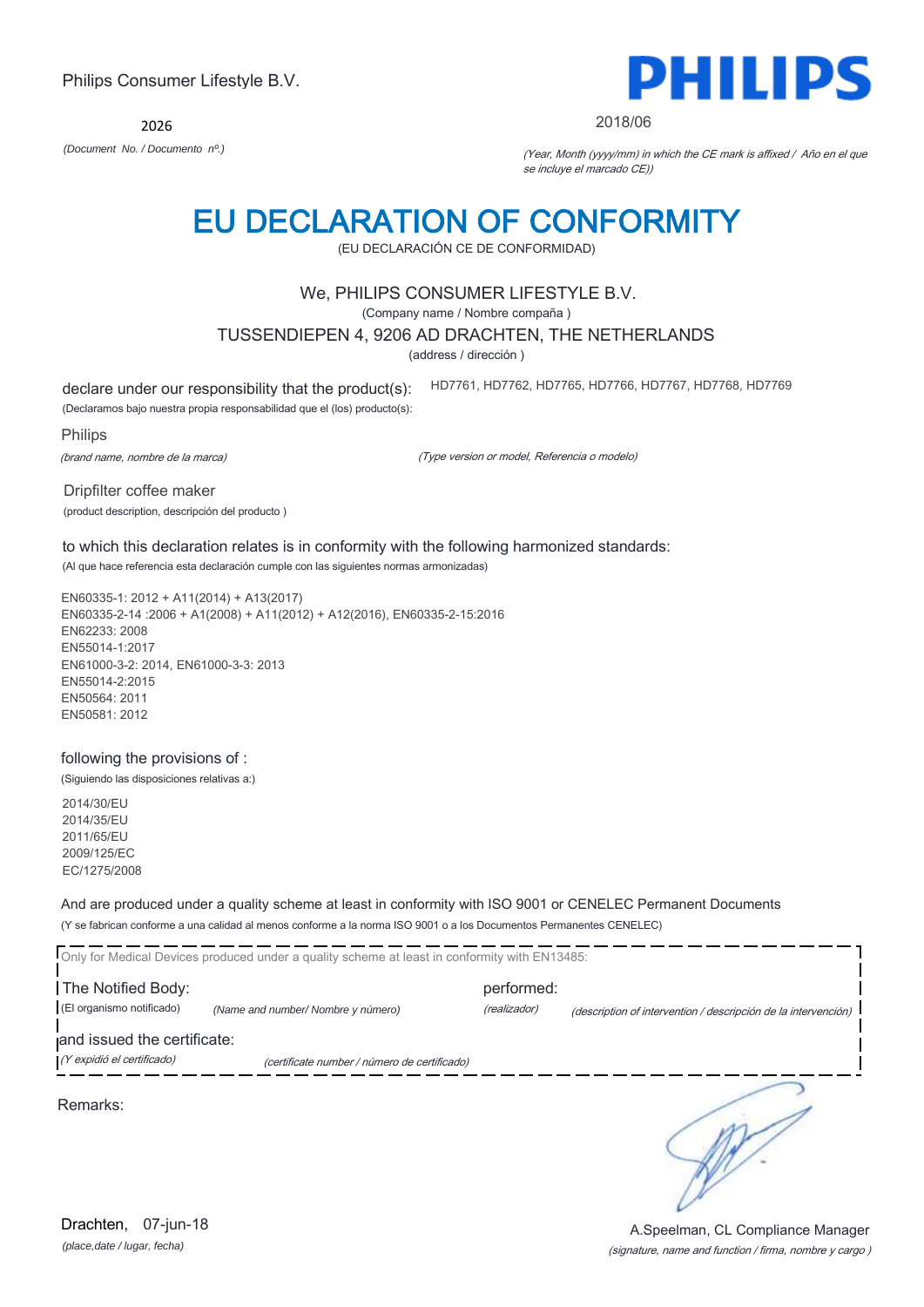2026



#### 2018/06

*(Document No. / Raportti nr.)* (Year, Month (yyyy/mm) in which the CE mark is affixed / CE merkinnän myöntämisvuosi)

### EU DECLARATION OF CONFORMITY

(Vaatimustenmukaisuusvakuutus)

#### We, PHILIPS CONSUMER LIFESTYLE B.V.

(Company name / Nimi)

#### TUSSENDIEPEN 4, 9206 AD DRACHTEN, THE NETHERLANDS

(address / Osoite)

declare under our responsibility that the product(s) HD7761, HD7762, HD7765, HD7766, HD7767, HD7768, HD7769

(Ilmoitus seuraavista vastuullamme olevista sähkötuotteista:)

Philips

(brand name, Brändinimi)

(Type version or model, Tyypi, versio tai malli)

Dripfilter coffee maker (product description, Tuotekuvaus)

to which this declaration relates is in conformity with the following harmonized standards:

(Tämä vakuutus on yhdenmukainen seuraavien harmonisointistandardien kanssa)

EN60335-1: 2012 + A11(2014) + A13(2017) EN60335-2-14 :2006 + A1(2008) + A11(2012) + A12(2016), EN60335-2-15:2016 EN62233: 2008 EN55014-1:2017 EN61000-3-2: 2014, EN61000-3-3: 2013 EN55014-2:2015 EN50564: 2011 EN50581: 2012

following the provisions of :

(Seuraavien määräysten mukaisesti)

2014/30/EU 2014/35/EU 2011/65/EU 2009/125/EC EC/1275/2008

And are produced under a quality scheme at least in conformity with ISO 9001 or CENELEC Permanent Documents (Ja on tuotettu seuraavien laatujärjestelmien mukaisesti : ISO 9001 ja CENELEC asiakirjat)

|                                                     | Only for Medical Devices produced under a quality scheme at least in conformity with EN13485: |                             |                                                     |
|-----------------------------------------------------|-----------------------------------------------------------------------------------------------|-----------------------------|-----------------------------------------------------|
| The Notified Body:<br>(Ilmoitettu laitos)           | (Name and number/ Nimi ja numero)                                                             | performed:<br>(suoritetaan) | (description of intervention / toimenpiteen kuvaus) |
| and issued the certificate:<br>(Todistuksen antaja) | (certificate number / Sertifikaatin numero)                                                   |                             |                                                     |
| Remarks:                                            |                                                                                               |                             |                                                     |

*(place,date / paikka, päiväys)* Drachten, 07-jun-18

#### (signature, name and function / Allekirjoitus, nimi ja asema) A.Speelman, CL Compliance Manager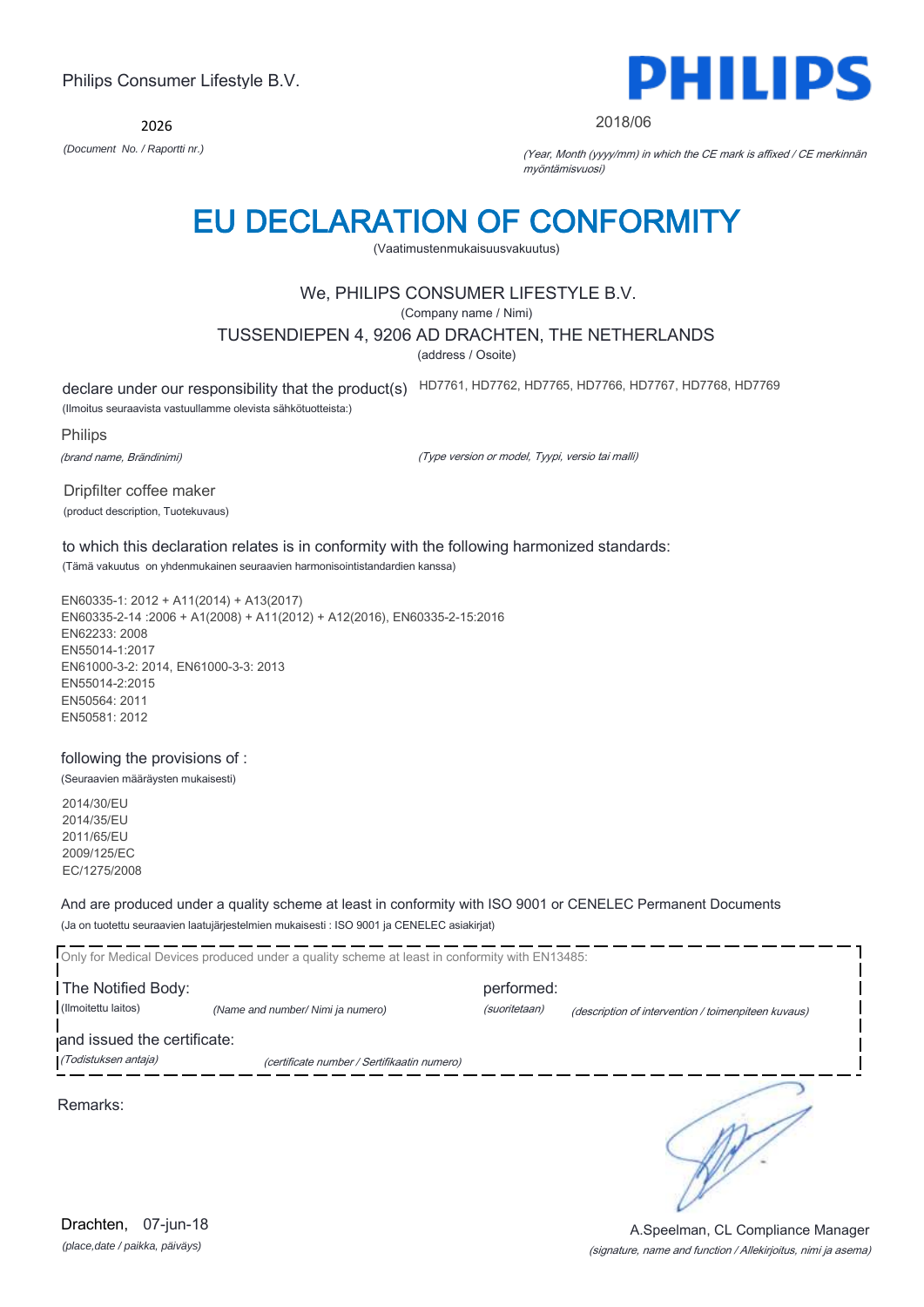2026 *(Document No. / Jelentés száma)* (Year, Month (yyyy/mm) in which the CE mark is affixed / A CE jelzés

### EU DECLARATION OF CONFORMITY

(EC MEGFELELŐSÉGI NYILATKOZAT)

#### We, PHILIPS CONSUMER LIFESTYLE B.V.

(Company name / Név)

TUSSENDIEPEN 4, 9206 AD DRACHTEN, THE NETHERLANDS

(address / cím)

declare under our responsibility that the product(s)

(Felelőssége tudatában nyilatkozik, hogy az alábbi elektronikai termék(ek))

Philips

(brand name, márkanév)

(Type version or model, Típusváltozat vagy modell)

Dripfilter coffee maker (product description, termék megnevezése)

#### to which this declaration relates is in conformity with the following harmonized standards: (Az ezen nyilatkozatban foglaltak szerint megfelel(nek) a következő harmonizált szabványoknak)

EN60335-1: 2012 + A11(2014) + A13(2017) EN60335-2-14 :2006 + A1(2008) + A11(2012) + A12(2016), EN60335-2-15:2016 EN62233: 2008 EN55014-1:2017 EN61000-3-2: 2014, EN61000-3-3: 2013 EN55014-2:2015 EN50564: 2011 EN50581: 2012

#### following the provisions of :

(Követve a következő ajánlásokat)

2014/30/EU 2014/35/EU 2011/65/EU 2009/125/EC EC/1275/2008

#### And are produced under a quality scheme at least in conformity with ISO 9001 or CENELEC Permanent Documents (legalább az ISO 9001-nek megfelelően vagy)

|                                | Only for Medical Devices produced under a quality scheme at least in conformity with EN13485: |              |                                                    |
|--------------------------------|-----------------------------------------------------------------------------------------------|--------------|----------------------------------------------------|
| The Notified Body:             |                                                                                               | performed:   |                                                    |
| (Bejelentett testület)         | (Name and number/Név és szám)                                                                 | (teljesítve) | (description of intervention / intézkedés leírása) |
| and issued the certificate:    |                                                                                               |              |                                                    |
| (és a kibocsátott tanúsítvány) | (certificate number / tanúsítvány száma)                                                      |              |                                                    |
| Remarks:                       |                                                                                               |              |                                                    |



#### 2018/06

HD7761, HD7762, HD7765, HD7766, HD7767, HD7768, HD7769

feltüntetésének éve)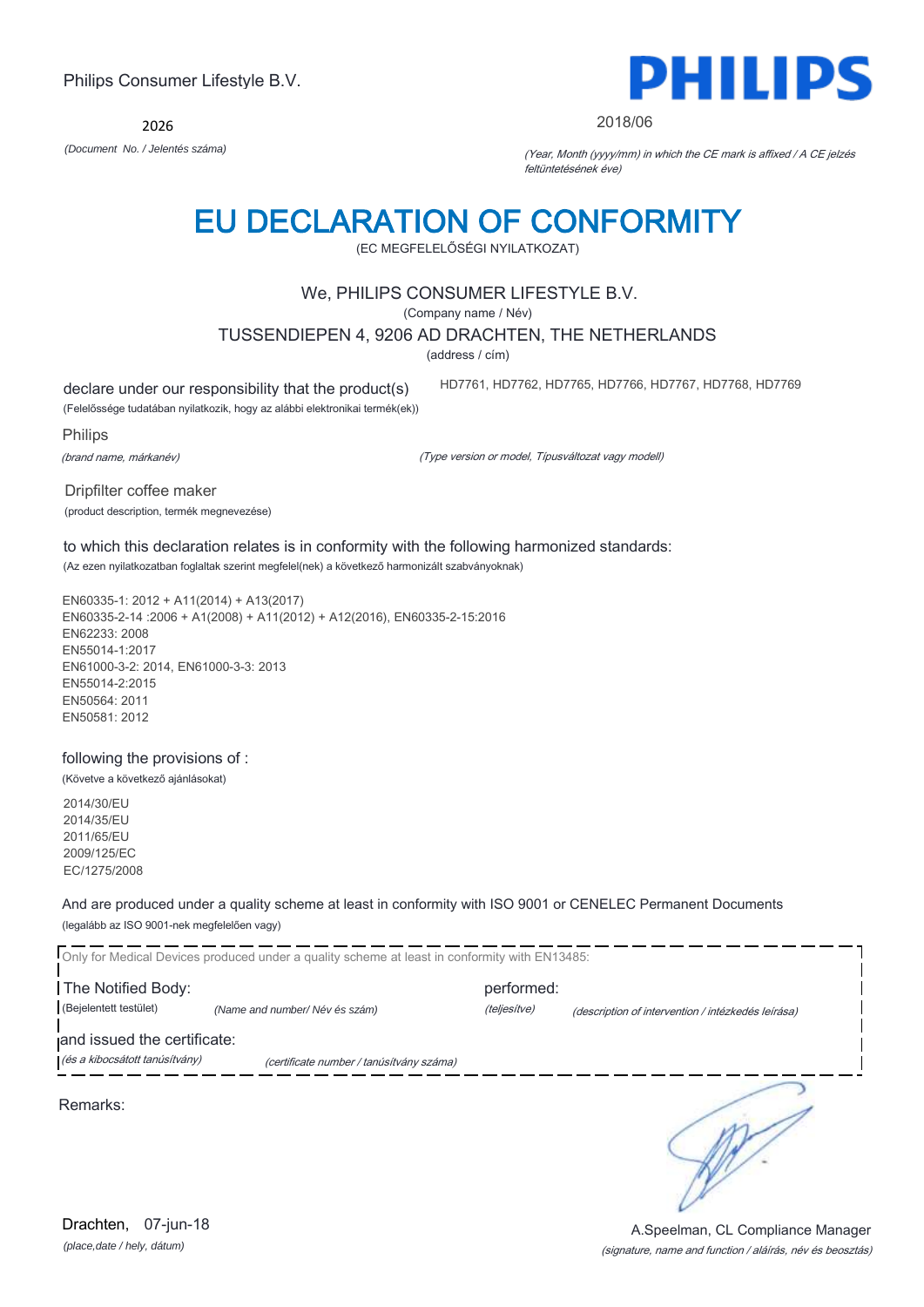2026



#### 2018/06

*(Document No. / Report Numero )* (Year, Month (yyyy/mm) in which the CE mark is affixed / Anno di apposizione della marcatura CE)

# EU DECLARATION OF CONFORMITY

(DICHIARAZIONE DI CONFORMITA' CE )

#### We, PHILIPS CONSUMER LIFESTYLE B.V.

(Company name / denominazione sociale)

#### TUSSENDIEPEN 4, 9206 AD DRACHTEN, THE NETHERLANDS

(address / sede)

declare under our responsibility that the product(s): HD7761, HD7762, HD7765, HD7766, HD7767, HD7768, HD7769

(dichiara sotto la propria responsabilità che il /i Prodotto /i elettrico/i)

Philips

(brand name, marchio)

(Type version or model, modello o versione )

Dripfilter coffee maker (product description, descrizione del prodotto)

### to which this declaration relates is in conformity with the following harmonized standards:

(al quale la presente dichiarazione si riferisce è conforme alle seguenti norme tecniche armonizzate)

EN60335-1: 2012 + A11(2014) + A13(2017) EN60335-2-14 :2006 + A1(2008) + A11(2012) + A12(2016), EN60335-2-15:2016 EN62233: 2008 EN55014-1:2017 EN61000-3-2: 2014, EN61000-3-3: 2013 EN55014-2:2015 EN50564: 2011 EN50581: 2012

#### following the provisions of :

(secondo le disposizioni della ) 2014/30/EU

2014/35/EU 2011/65/EU 2009/125/EC EC/1275/2008

And are produced under a quality scheme at least in conformity with ISO 9001 or CENELEC Permanent Documents (e i processi produttivi seguono un sistema qualità conforme almeno alla norma ISO 9001 o ai documenti permanenti CENELEC)

|                                                           | Only for Medical Devices produced under a quality scheme at least in conformity with EN13485: |                             |                                                             |
|-----------------------------------------------------------|-----------------------------------------------------------------------------------------------|-----------------------------|-------------------------------------------------------------|
| The Notified Body:<br>(L'ente certificatore notificato)   | (Name and number/ denominazione e numero)                                                     | performed:<br>(ha eseguito) | (description of intervention / descrizione dell'intervento) |
| and issued the certificate:<br>(ed emesso il certificato) | (certificate number / numero del certificato)                                                 |                             |                                                             |
| Remarks:                                                  |                                                                                               |                             |                                                             |

*(place,date / luogo e data)* Drachten, 07-jun-18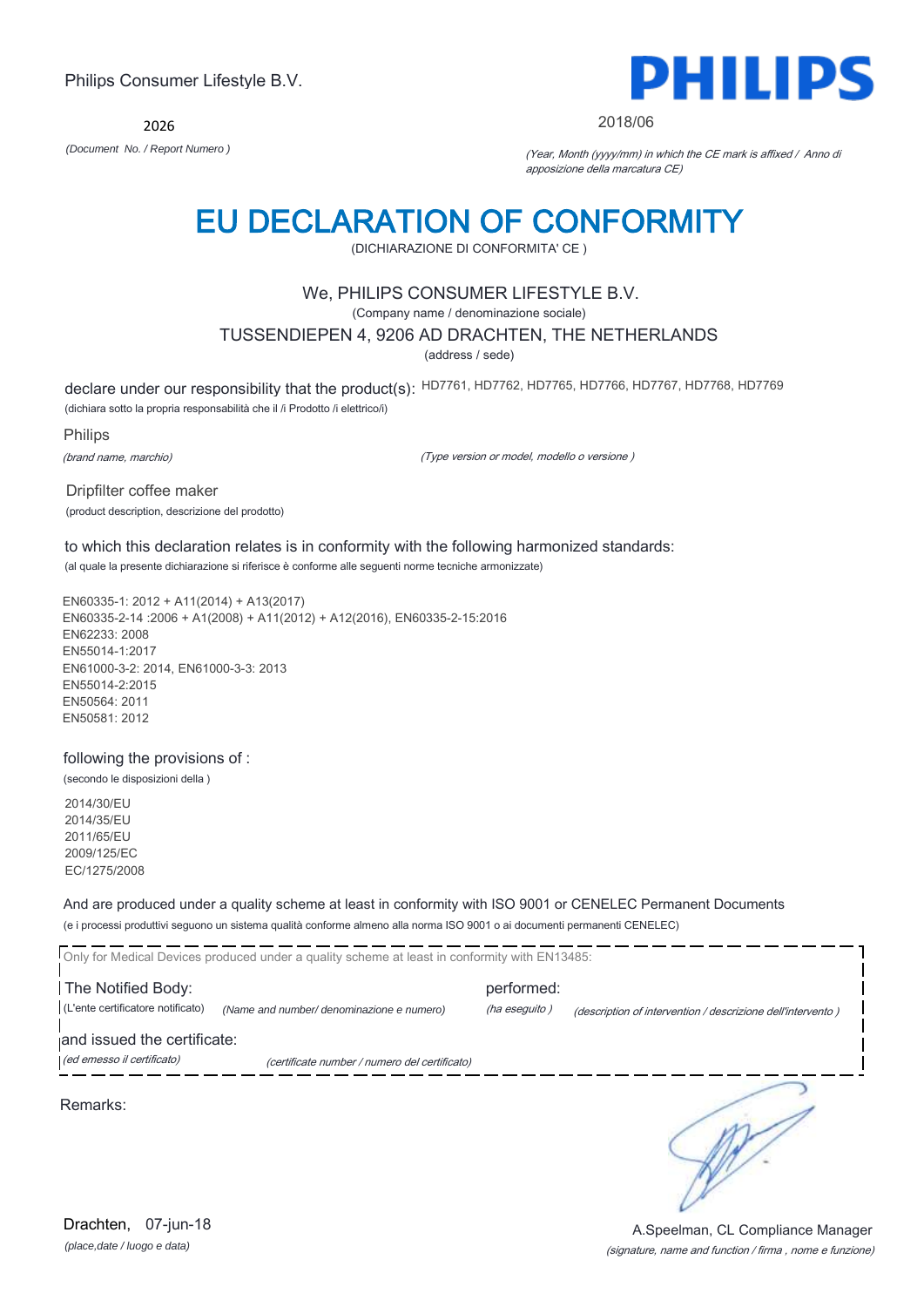2026



#### 2018/06

*(Document No. / Pranešimo Nr.)* (Year, Month (yyyy/mm) in which the CE mark is affixed / Metai, kada CE patvirtino)

## EU DECLARATION OF CONFORMITY

(EC ATITIKTIES DEKLARACIJA)

#### We, PHILIPS CONSUMER LIFESTYLE B.V.

(Company name / Pavadinimas)

#### TUSSENDIEPEN 4, 9206 AD DRACHTEN, THE NETHERLANDS

(address / adresas)

declare under our responsibility that the product(s) HD7761, HD7762, HD7765, HD7766, HD7767, HD7768, HD7769

(Deklaruojame, kad elektronikos gaminys (-iai):)

Philips

(brand name, firmos ženklo pavadinimas )

(Type version or model, Tipas arba modelis)

Dripfilter coffee maker (product description, gaminio aprašymas)

to which this declaration relates is in conformity with the following harmonized standards:

(Pagal šią deklaraciją atitinka toliau nurodytus standartus:)

EN60335-1: 2012 + A11(2014) + A13(2017) EN60335-2-14 :2006 + A1(2008) + A11(2012) + A12(2016), EN60335-2-15:2016 EN62233: 2008 EN55014-1:2017 EN61000-3-2: 2014, EN61000-3-3: 2013 EN55014-2:2015 EN50564: 2011 EN50581: 2012

#### following the provisions of :

(Atitinka tokias nuostatas:)

2014/30/EU 2014/35/EU 2011/65/EU 2009/125/EC EC/1275/2008

And are produced under a quality scheme at least in conformity with ISO 9001 or CENELEC Permanent Documents (Pagaminta atitinkant visus kokybės reikalavimus pagal ISO 9001 ar CENELEC nuolatinius dokumentus)

|                             | Only for Medical Devices produced under a quality scheme at least in conformity with EN13485: |            |                                                         |
|-----------------------------|-----------------------------------------------------------------------------------------------|------------|---------------------------------------------------------|
| The Notified Body:          |                                                                                               | performed: |                                                         |
| (Informuota istaiga)        | (Name and number/ Pavadinimas ir numeris)                                                     | (atlikta)  | (description of intervention / intervencijos aprašymas) |
| and issued the certificate: |                                                                                               |            |                                                         |
| (Sertifikatas išleistas)    | (certificate number / sertifikato numeris)                                                    |            |                                                         |
| Remarks:                    |                                                                                               |            |                                                         |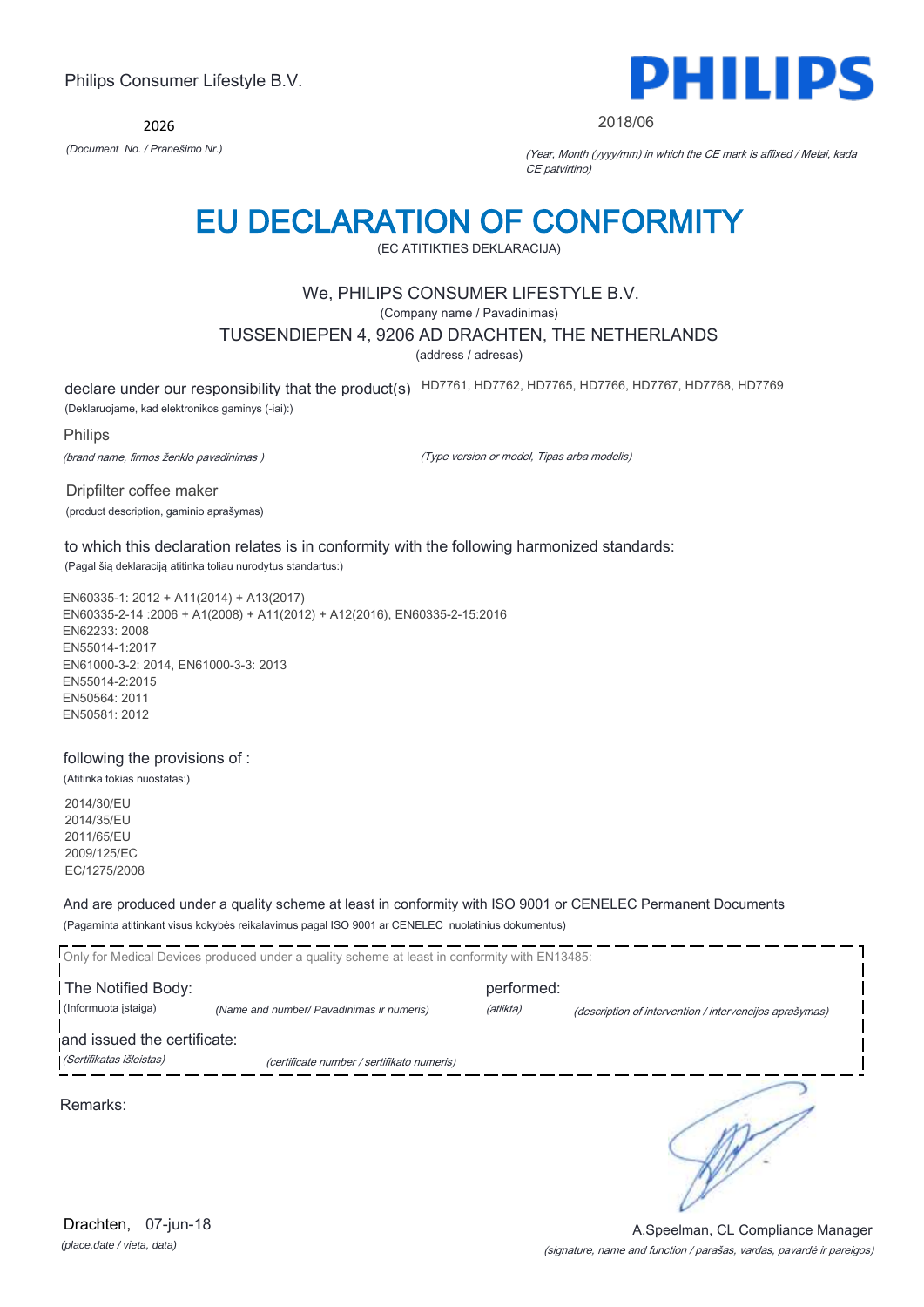2026



#### 2018/06

*(Document No. / Ziņojums Nr)* (Year, Month (yyyy/mm) in which the CE mark is affixed / Gads kurā CE zīme ieviesta)

### EU DECLARATION OF CONFORMITY

(EC deklarācija atbilstība)

#### We, PHILIPS CONSUMER LIFESTYLE B.V.

(Company name / vārds)

#### TUSSENDIEPEN 4, 9206 AD DRACHTEN, THE NETHERLANDS

(address / adrese)

declare under our responsibility that the product(s) HD7761, HD7762, HD7765, HD7766, HD7767, HD7768, HD7769

(deklarēt zem vai atbildība ka, elektronisks produkts)

Philips

(brand name, fabrikas marka vārds)

(Type version or model, Tips, versija vai modelis)

Dripfilter coffee maker (product description, produkta apraksts)

to which this declaration relates is in conformity with the following harmonized standards: (Kam ši deklarācija atbilst ir apliecināt ar sekojošiem saskaņotiem standartiem)

EN60335-1: 2012 + A11(2014) + A13(2017) EN60335-2-14 :2006 + A1(2008) + A11(2012) + A12(2016), EN60335-2-15:2016 EN62233: 2008 EN55014-1:2017 EN61000-3-2: 2014, EN61000-3-3: 2013 EN55014-2:2015 EN50564: 2011 EN50581: 2012

#### following the provisions of :

(Sekojot noteikumiem) 2014/30/EU 2014/35/EU 2011/65/EU 2009/125/EC

EC/1275/2008

And are produced under a quality scheme at least in conformity with ISO 9001 or CENELEC Permanent Documents (Tiek ražots zem kvalitātes sistēma kas ir apstiprināta ar ISO 9001 vai CENELEC pastāvošiem dokumentiem )

|                             | Only for Medical Devices produced under a quality scheme at least in conformity with EN13485: |            |                                                        |
|-----------------------------|-----------------------------------------------------------------------------------------------|------------|--------------------------------------------------------|
| The Notified Body:          |                                                                                               | performed: |                                                        |
| (Reģistrēta galvenā daļa)   | (Name and number/ vārds un numurs)                                                            | (paveikts) | (description of intervention / intervencijas apraksts) |
| and issued the certificate: |                                                                                               |            |                                                        |
| (Un izveido sertifikātu)    | (certificate number / sertifikāta numurs)                                                     |            |                                                        |
| Remarks:                    |                                                                                               |            |                                                        |

*(place,date / vieta, datums)* Drachten, 07-jun-18

#### (signature, name and function / parskts, vārds un amatpienākums) A.Speelman, CL Compliance Manager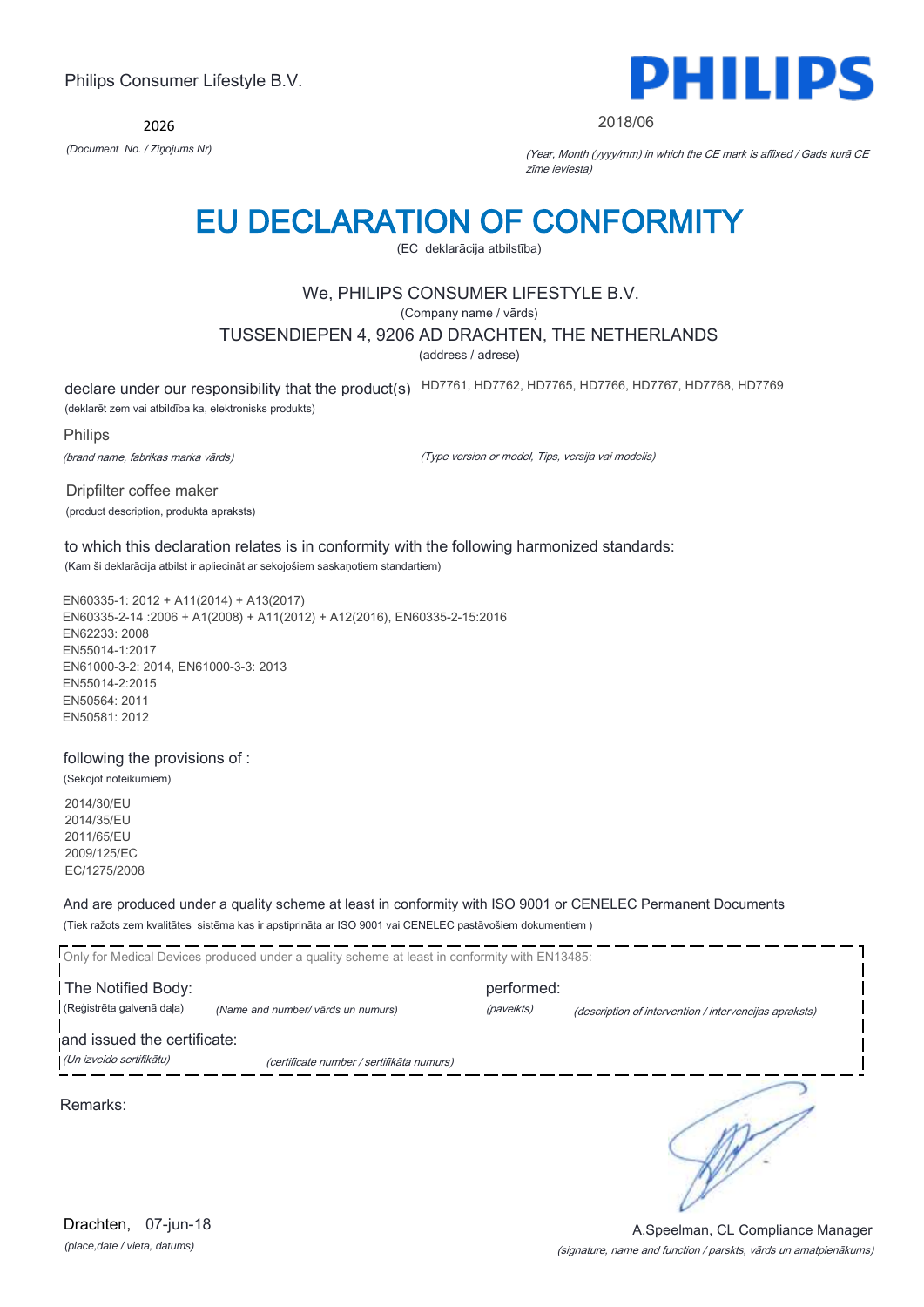2026



#### 2018/06

HD7761, HD7762, HD7765, HD7766, HD7767, HD7768, HD7769

*(Document No. / Numer raportu)* (Year, Month (yyyy/mm) in which the CE mark is affixed / Rok, w którym oznakowanie CE zostało umieszczone na wyrobie)

# EU DECLARATION OF CONFORMITY

(DEKLARACJA ZGODNOŚCI UE)

#### We, PHILIPS CONSUMER LIFESTYLE B.V.

(Company name / Nazwa)

TUSSENDIEPEN 4, 9206 AD DRACHTEN, THE NETHERLANDS

(address / adres)

declare under our responsibility that the product(s)

(Deklarujemy na naszą odpowiedzialność, że urządzeni(e/a) elektryczne)

Philips

(brand name, marka)

(Type version or model, Typ lub model)

Dripfilter coffee maker (product description, nazwa /opis produktu)

to which this declaration relates is in conformity with the following harmonized standards: (Do którego odnosi się niniejsza deklaracja jest zgodny z następującymi normami zharmonizowanymi)

EN60335-1: 2012 + A11(2014) + A13(2017) EN60335-2-14 :2006 + A1(2008) + A11(2012) + A12(2016), EN60335-2-15:2016 EN62233: 2008 EN55014-1:2017 EN61000-3-2: 2014, EN61000-3-3: 2013 EN55014-2:2015 EN50564: 2011 EN50581: 2012

#### following the provisions of :

(Zgodnie z dyrektywami) 2014/30/EU 2014/35/EU 2011/65/EU 2009/125/EC EC/1275/2008

And are produced under a quality scheme at least in conformity with ISO 9001 or CENELEC Permanent Documents (oraz został wyprodukowany zgodnie ze standardami jakościowymi takimi jak ISO9001 lub CENELEC Permanent Documents)

|                             | Only for Medical Devices produced under a quality scheme at least in conformity with EN13485: |            |                                                |
|-----------------------------|-----------------------------------------------------------------------------------------------|------------|------------------------------------------------|
| The Notified Body:          |                                                                                               | performed: |                                                |
| (Jednostka certyfikująca)   | (Name and number/ Nazwa i numer)                                                              | (wykonała) | (description of intervention / rodzaj badania) |
| and issued the certificate: |                                                                                               |            |                                                |
| (i wydała certyfikat)       | (certificate number / numer certyfikatu)                                                      |            |                                                |
| Remarks:                    |                                                                                               |            |                                                |

#### (signature, name and function / podpis, imię i nazwisko oraz funkcja) A.Speelman, CL Compliance Manager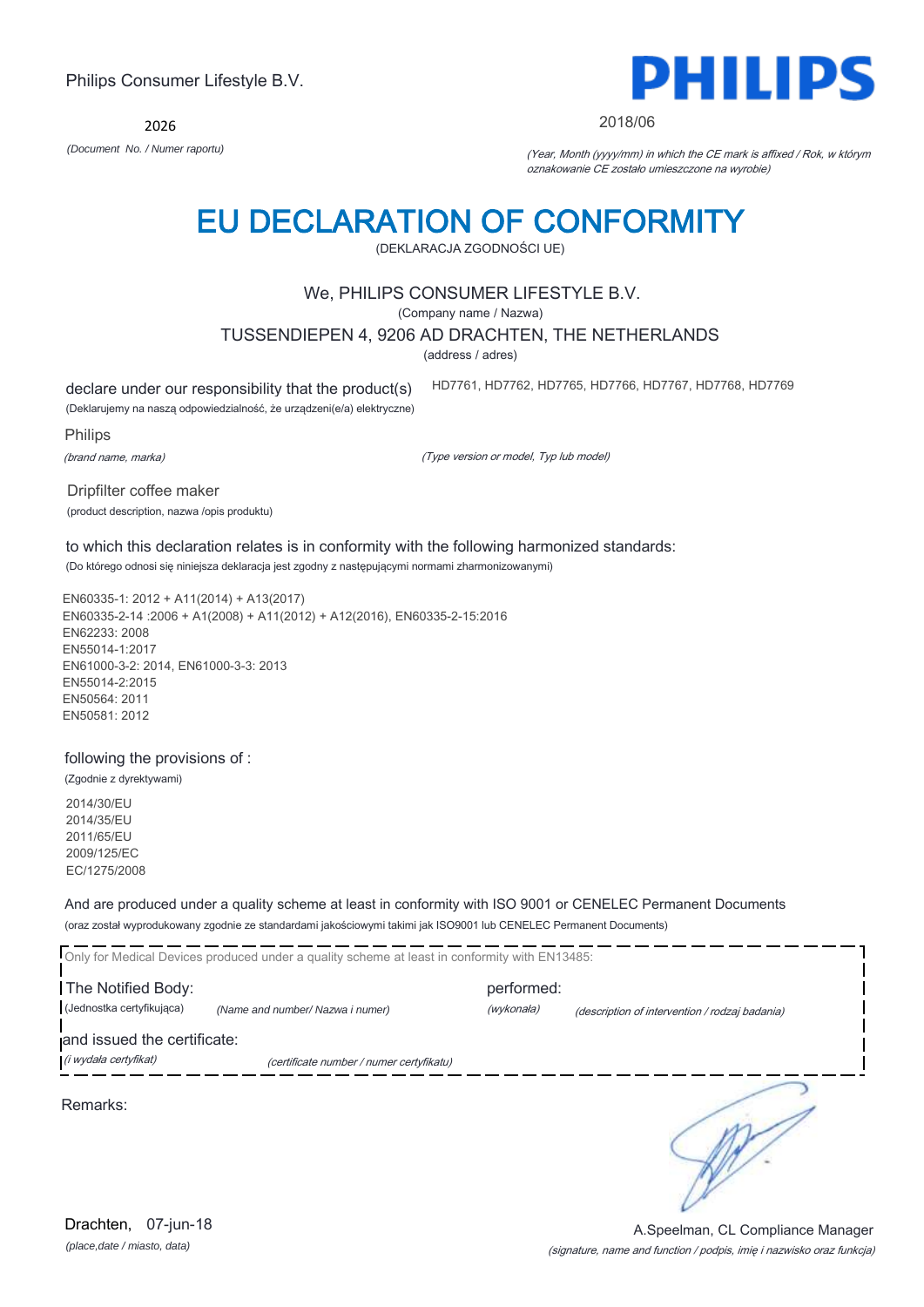2026



#### 2018/06

*(Document No. / Relatório No.)* (Year, Month (yyyy/mm) in which the CE mark is affixed / Ano em que a marca CE é afixada)

## EU DECLARATION OF CONFORMITY

(DECLARAÇÃODE CONFORMIDADE CE)

#### We, PHILIPS CONSUMER LIFESTYLE B.V.

(Company name / Nome)

#### TUSSENDIEPEN 4, 9206 AD DRACHTEN, THE NETHERLANDS

(address)

declare under our responsibility that the product(s) HD7761, HD7762, HD7765, HD7766, HD7767, HD7768, HD7769

(Declara sob a sua responsabilidade que o(s) producto(s) eléctricos )

Philips

(brand name, nome da marca)

(Type version or model, Indicar versão ou modelo)

Dripfilter coffee maker (product description, Descrição do produto)

to which this declaration relates is in conformity with the following harmonized standards: (Aqueles a quem esta declaração se derige, está em conformidade com as seguintes normas harmonizadas)

EN60335-1: 2012 + A11(2014) + A13(2017) EN60335-2-14 :2006 + A1(2008) + A11(2012) + A12(2016), EN60335-2-15:2016 EN62233: 2008 EN55014-1:2017 EN61000-3-2: 2014, EN61000-3-3: 2013 EN55014-2:2015 EN50564: 2011 EN50581: 2012

#### following the provisions of :

(Na sequência do disposto em:) 2014/30/EU

2014/35/EU 2011/65/EU 2009/125/EC EC/1275/2008

And are produced under a quality scheme at least in conformity with ISO 9001 or CENELEC Permanent Documents (E são produzidos sob um regime de qualidade, pelo menos, em conformidade com a norma ISO 9001 ou Documentos Permanentes CENELEC)

|                             | Only for Medical Devices produced under a quality scheme at least in conformity with EN13485: |             |                                                          |
|-----------------------------|-----------------------------------------------------------------------------------------------|-------------|----------------------------------------------------------|
| The Notified Body:          |                                                                                               | performed:  |                                                          |
| (O organismo notificado)    | (Name and number/Nome e número)                                                               | (realizada) | (description of intervention / descrição da intervenção) |
| and issued the certificate: |                                                                                               |             |                                                          |
| (E emitido o certificado)   | (certificate number / certificado número)                                                     |             |                                                          |
|                             |                                                                                               |             |                                                          |

Remarks:

RP.

*(place,date / local, data)* Drachten, 07-jun-18

#### (signature, name and function / assinatura, nome e função) A.Speelman, CL Compliance Manager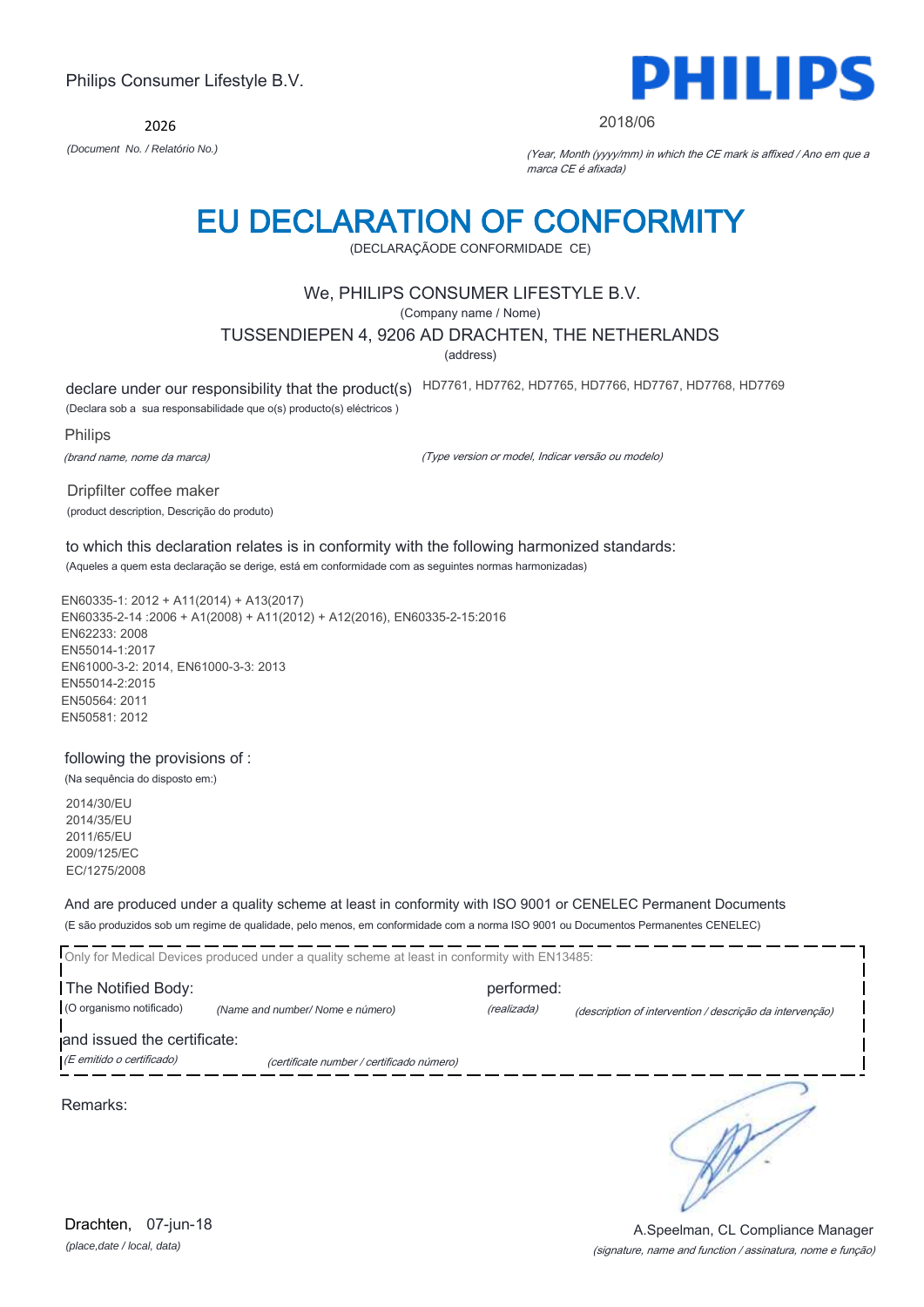2026



#### 2018/06

*(Document No. / Nr. raport)* (Year, Month (yyyy/mm) in which the CE mark is affixed / Anul în care este aplicat marcajul CE)

## EU DECLARATION OF CONFORMITY

(DECLARAŢIE DE CONFORMITATE CE)

#### We, PHILIPS CONSUMER LIFESTYLE B.V.

(Company name / Nume)

#### TUSSENDIEPEN 4, 9206 AD DRACHTEN, THE NETHERLANDS

(address / adresă)

declare under our responsibility that the product(s) HD7761, HD7762, HD7765, HD7766, HD7767, HD7768, HD7769

(Declarăm pe proprie răspundere că produsul (produsele) electric(e))

Philips

(brand name, marca)

(Type version or model, Tip sau model)

Dripfilter coffee maker (product description, descriere produs)

to which this declaration relates is in conformity with the following harmonized standards:

(La care se referă această declaraţie, este in conformitate cu următoarele standarde armonizate)

EN60335-1: 2012 + A11(2014) + A13(2017) EN60335-2-14 :2006 + A1(2008) + A11(2012) + A12(2016), EN60335-2-15:2016 EN62233: 2008 EN55014-1:2017 EN61000-3-2: 2014, EN61000-3-3: 2013 EN55014-2:2015 EN50564: 2011 EN50581: 2012

#### following the provisions of :

(În conformitate cu dispoziţiile directivelor)

2014/30/EU 2014/35/EU 2011/65/EU 2009/125/EC EC/1275/2008

And are produced under a quality scheme at least in conformity with ISO 9001 or CENELEC Permanent Documents (Şi sunt fabricate după o schemă de calitate conformă cel puţin cu standardul ISO 9001 sau Documentele Permanente CENELEC)

| Only for Medical Devices produced under a quality scheme at least in conformity with EN13485:            |                                 |                            |                                                         |  |
|----------------------------------------------------------------------------------------------------------|---------------------------------|----------------------------|---------------------------------------------------------|--|
| The Notified Body:<br>(Organismul notificat)                                                             | (Name and number/Nume si număr) | performed:<br>(a efectuat) | (description of intervention / descrierea interventiei) |  |
| and issued the certificate:<br>(Și a emis certificatul)<br>(certificate number / Numărul certificatului) |                                 |                            |                                                         |  |
|                                                                                                          |                                 |                            |                                                         |  |

Remarks:

A.Speelman, CL Compliance Manager

*(place,date / locul, data)* Drachten, 07-jun-18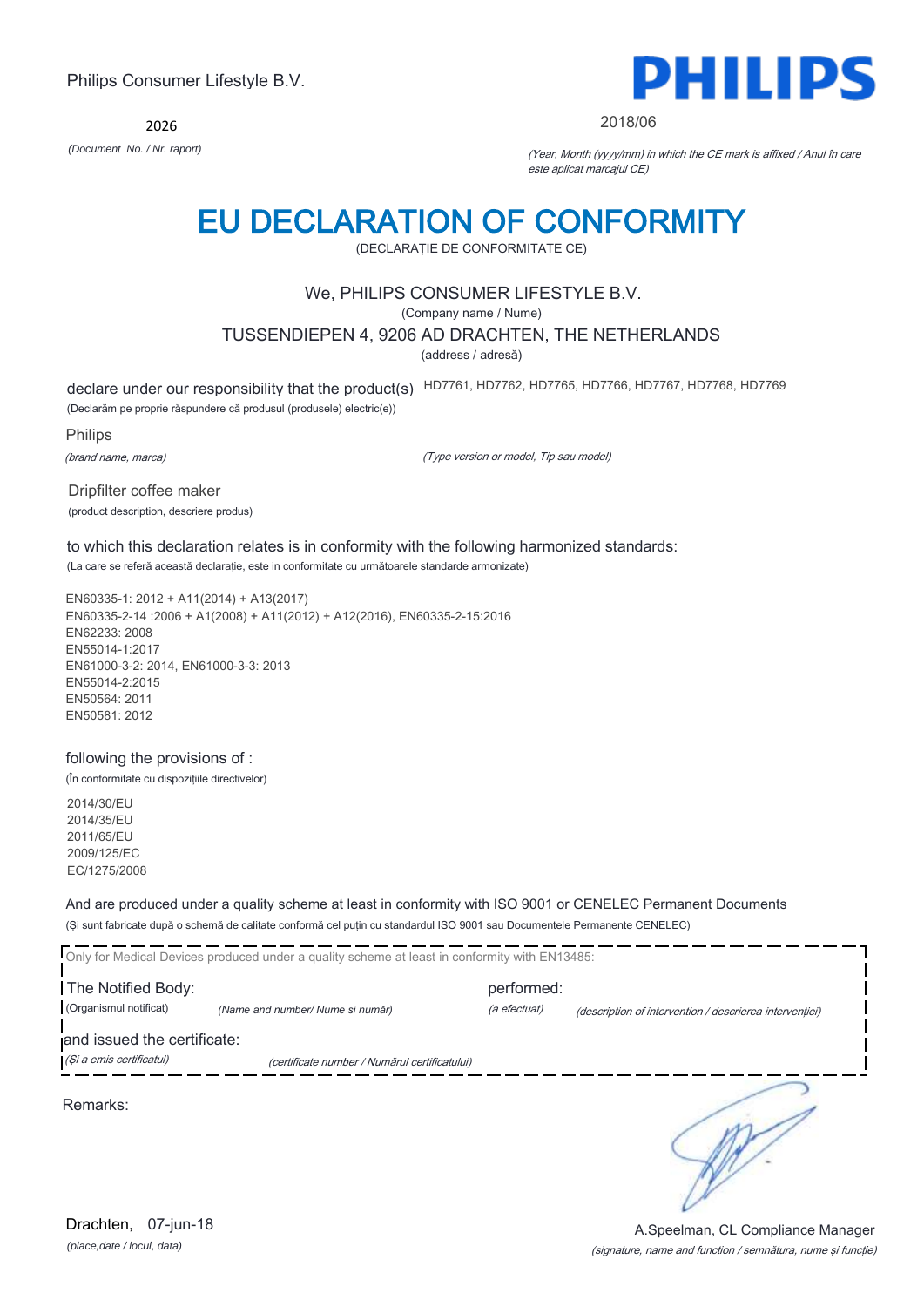2026



#### 2018/06

*(Document No. / Номер протокола)* (Year, Month (yyyy/mm) in which the CE mark is affixed / Год начала маркировки знаком CE)

## EU DECLARATION OF CONFORMITY

(CE Декларация о соответствии)

#### We, PHILIPS CONSUMER LIFESTYLE B.V.

(Company name / Юридическое имя)

#### TUSSENDIEPEN 4, 9206 AD DRACHTEN, THE NETHERLANDS

(address / адрес)

declare under our responsibility that the product(s):

HD7761, HD7762, HD7765, HD7766, HD7767, HD7768, HD7769

(Декларируем под нашу ответственность, что электрическая продукция)

Philips

(brand name, торговая марка)

(Type version or model, тип, модель)

Dripfilter coffee maker (product description, описание продукции)

#### to which this declaration relates is in conformity with the following harmonized standards: (указанная в данной декларации, соответствует требованиям следующих стандартов:)

EN60335-1: 2012 + A11(2014) + A13(2017) EN60335-2-14 :2006 + A1(2008) + A11(2012) + A12(2016), EN60335-2-15:2016 EN62233: 2008 EN55014-1:2017 EN61000-3-2: 2014, EN61000-3-3: 2013 EN55014-2:2015 EN50564: 2011 EN50581: 2012

#### following the provisions of :

(В соответствие с положениями:)

2014/30/EU 2014/35/EU 2011/65/EU 2009/125/EC EC/1275/2008

And are produced under a quality scheme at least in conformity with ISO 9001 or CENELEC Permanent Documents (по крайней мере, в соответствии с ISO 9001 или)

Only for Medical Devices produced under a quality scheme at least in conformity with EN13485: The Notified Body: example and performed: (Нотифицированный Орган) *(Name and number/ Название и номер)* (проверил(а)) (description of intervention / описание проверки) and issued the certificate: (и выпустил(а) сертификат) (certificate number / номер сертификата) ∍ Remarks: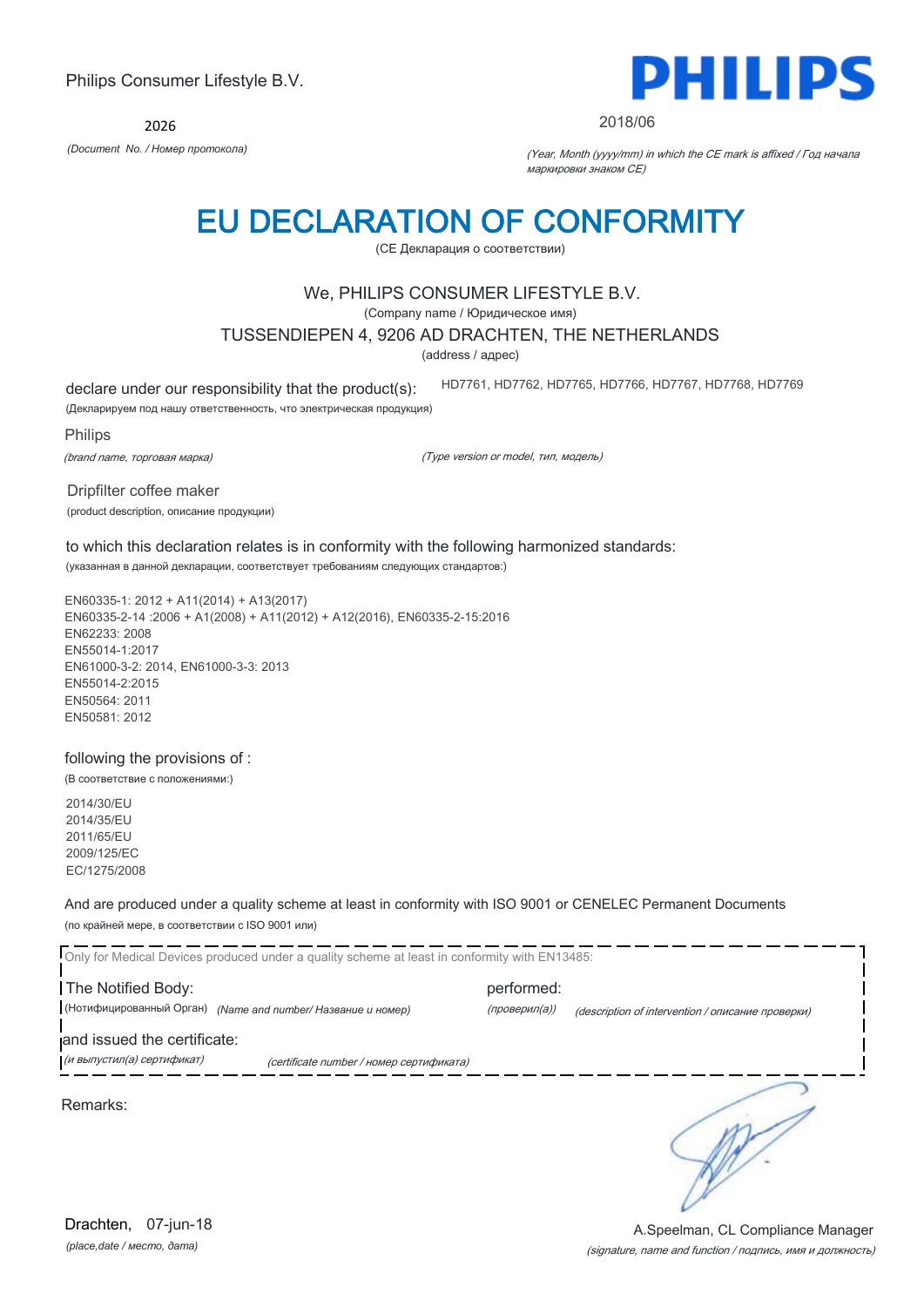2026



#### 2018/06

*(Document No. / Správa č.)* (Year, Month (yyyy/mm) in which the CE mark is affixed / Rok v ktorom je opatrený znakom CE)

## EU DECLARATION OF CONFORMITY

(Rok v ktorom je opatrený znakom CE)

#### We, PHILIPS CONSUMER LIFESTYLE B.V.

(Company name / Meno )

#### TUSSENDIEPEN 4, 9206 AD DRACHTEN, THE NETHERLANDS

(address / adresa)

declare under our responsibility that the product(s) HD7761, HD7762, HD7765, HD7766, HD7767, HD7768, HD7769

(Prehlasujeme na svoju zodpovednosť, že elektrický výrobok(y))

Philips

(brand name, názov značky)

(Type version or model, Typové označenie alebo model)

Dripfilter coffee maker (product description, opis prístroja)

to which this declaration relates is in conformity with the following harmonized standards: (Na ktorý sa toto vyhlásenie vzťahuje, je v zhode s nasledujúcimi harmonizovanými normami)

EN60335-1: 2012 + A11(2014) + A13(2017) EN60335-2-14 :2006 + A1(2008) + A11(2012) + A12(2016), EN60335-2-15:2016 EN62233: 2008 EN55014-1:2017 EN61000-3-2: 2014, EN61000-3-3: 2013 EN55014-2:2015 EN50564: 2011 EN50581: 2012

#### following the provisions of :

(V nadväznosti na ustanovenia) 2014/30/EU

2014/35/EU 2011/65/EU 2009/125/EC EC/1275/2008

And are produced under a quality scheme at least in conformity with ISO 9001 or CENELEC Permanent Documents (A sú vyrobené systémom kvality minimálne v súlade s normou ISO 9001 alebo CENELEC dokumentmi)

Only for Medical Devices produced under a quality scheme at least in conformity with EN13485: The Notified Body: example and the performed: (Notifikovaný orgán) *(Name and number/ Názov a číslo)* (vykonal) (description of intervention / opis zásahu) and issued the certificate: (A vydal osvedčenie) (certificate number / číslo osvedčenia) ∍ Remarks:

*(place,date / miesto, dátum)* Drachten, 07-jun-18

#### (signature, name and function / podpis, meno a funkcia) A.Speelman, CL Compliance Manager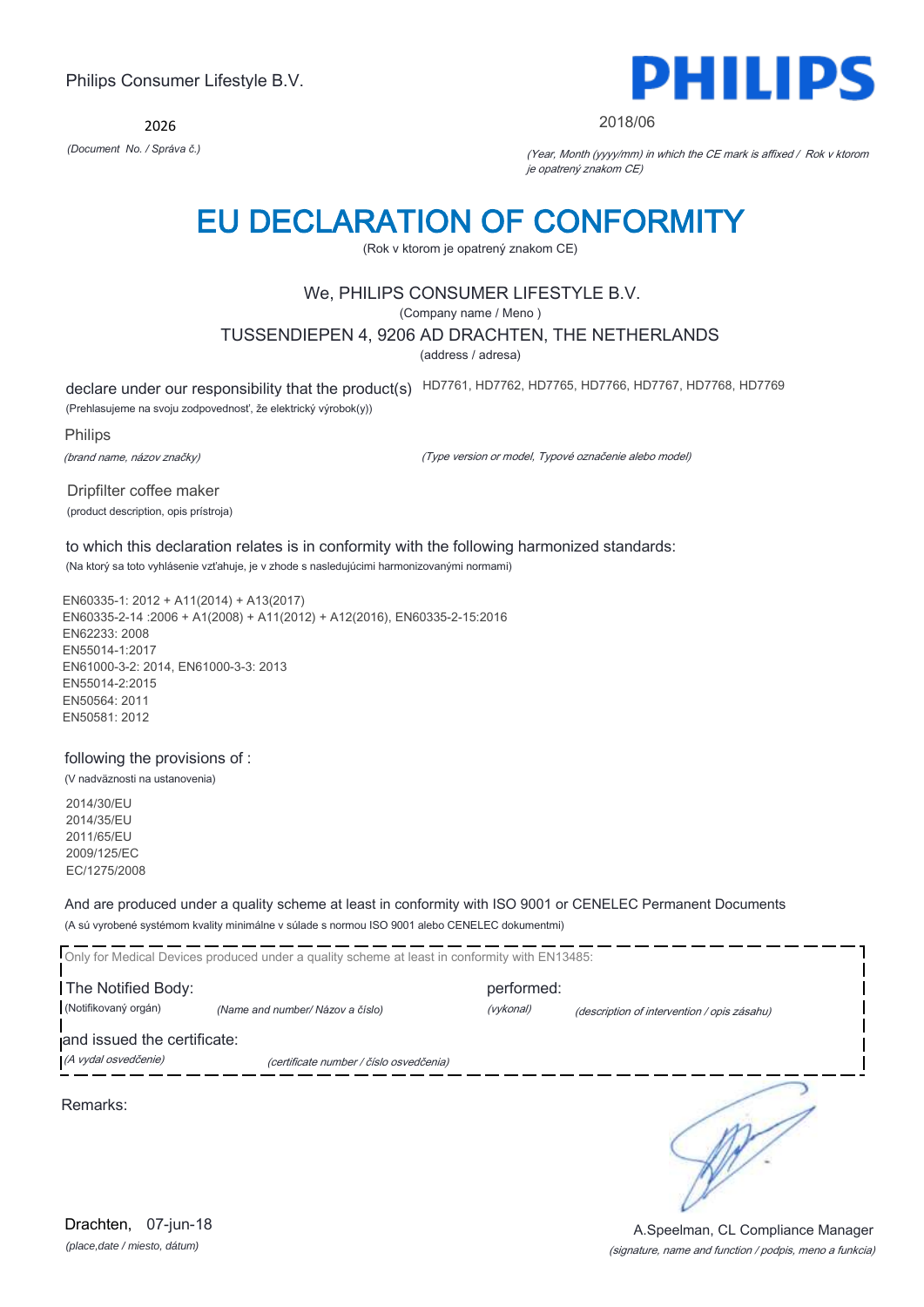2026



2018/06

*(Document No. / Številka poročila)* (Year, Month (yyyy/mm) in which the CE mark is affixed / Leto namstitve CE znaka)

## EU DECLARATION OF CONFORMITY

(Izjava o skladnosti)

### We, PHILIPS CONSUMER LIFESTYLE B.V.

(Company name / Ime)

#### TUSSENDIEPEN 4, 9206 AD DRACHTEN, THE NETHERLANDS

(address / Naslov)

declare under our responsibility that the product(s) HD7761, HD7762, HD7765, HD7766, HD7767, HD7768, HD7769

(S polno odgovornostjo izjavljamo)

Philips

(brand name, Ime znamke)

(Type version or model, Tip, verzija ali model)

Dripfilter coffee maker (product description, Opis proizvoda)

to which this declaration relates is in conformity with the following harmonized standards: (Na katerega se nanaša ta izjava je skladen z naslednjimi harmoniziranimi standardi)

EN60335-1: 2012 + A11(2014) + A13(2017) EN60335-2-14 :2006 + A1(2008) + A11(2012) + A12(2016), EN60335-2-15:2016 EN62233: 2008 EN55014-1:2017 EN61000-3-2: 2014, EN61000-3-3: 2013 EN55014-2:2015 EN50564: 2011 EN50581: 2012

#### following the provisions of :

(V skladu z naslednjimi odločbami)

2014/30/EU 2014/35/EU 2011/65/EU 2009/125/EC EC/1275/2008

And are produced under a quality scheme at least in conformity with ISO 9001 or CENELEC Permanent Documents (In so proizvedeni v skladu s shemo kakovosti najmanj v skladu z ISO 9001 ali CENELEC stalnimi dokumenti)

|                             | Only for Medical Devices produced under a quality scheme at least in conformity with EN13485: |            |                                             |
|-----------------------------|-----------------------------------------------------------------------------------------------|------------|---------------------------------------------|
| The Notified Body:          |                                                                                               | performed: |                                             |
| (Priglašeno organ)          | (Name and number/ Ime in številka)                                                            | (Izvršeno) | (description of intervention / Opis ukrepa) |
| and issued the certificate: |                                                                                               |            |                                             |
| (Izdaja certifikat)         | (certificate number / Številka certifikata)                                                   |            |                                             |
|                             |                                                                                               |            |                                             |

Remarks: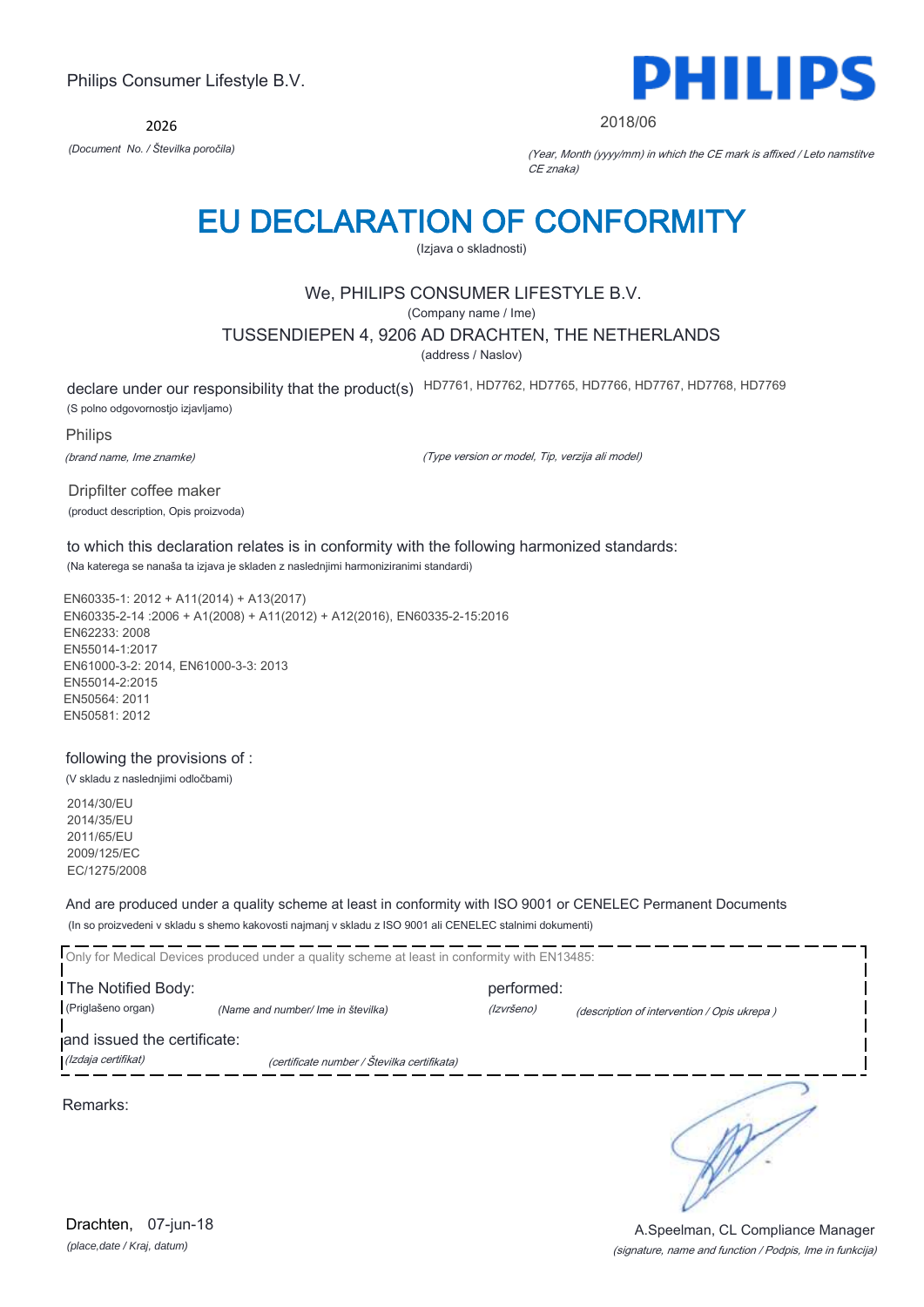2026



#### 2018/06

*(Document No. / Döküman Numarası)* (Year, Month (yyyy/mm) in which the CE mark is affixed / CE İbaresinin eklendiği yıl (yyyy/aa))

### EU DECLARATION OF CONFORMITY

(EU UYGUNLUK BEYANI)

#### PHILIPS CONSUMER LIFESTYLE B.V.

(Company name / İmalatçının ismi)

#### TUSSENDIEPEN 4, 9206 AD DRACHTEN, THE NETHERLANDS

(address / İmalatçının adresi )

This declaration of conformity is issued under the sole responsibility of the manufacturer (Bu uygunluk beyanı yalnızca imalatçının kendi sorumluluğu altında HD7761, HD7762, HD7765, HD7766, HD7767, HD7768, HD7769

düzenlenir) Philips

(brand name, İsim )

(Type version or model, Tip veya model)

Dripfilter coffee maker

(product description, Ürün Açıklamas )

#### to which this declaration relates is in conformity with the following harmonized standards: (aşağıda belirtilen ilgili standartların gerektirdiği uygunluğa sahip olduğunu beyan ederiz)

EN60335-1: 2012 + A11(2014) + A13(2017) EN60335-2-14 :2006 + A1(2008) + A11(2012) + A12(2016), EN60335-2-15:2016 EN62233: 2008 EN55014-1:2017 EN61000-3-2: 2014, EN61000-3-3: 2013 EN55014-2:2015 EN50564: 2011 EN50581: 2012

#### following the provisions of :

(Yasal hükümler şu şekildedir:)

2014/30/EU 2014/35/EU 2011/65/EU 2009/125/EC EC/1275/2008

And are produced under a quality scheme at least in conformity with ISO 9001 or CENELEC Permanent Documents (En az ISO 9001 veya CENELEC Daimi Belgelerine uygun kalite şemasına binaen mevcut ürünlerdir)

Only for Medical Devices produced under a quality scheme at least in conformity with EN13485: The Notified Body: performed: (Yetkili Kurul) *(Name and number/ Isin ve numara)* (yerine getirmiştir) (description of intervention /müdahalenin tanımı )

and issued the certificate:

(sertifikayı düzenlemiştir) (certificate number / sertifika numarası)

Remarks:

*(place,date / Yer ve tarih )* Drachten, 07-jun-18

∋

(signature, name and function / İmza, isim ve görevi) A.Speelman, CL Compliance Manager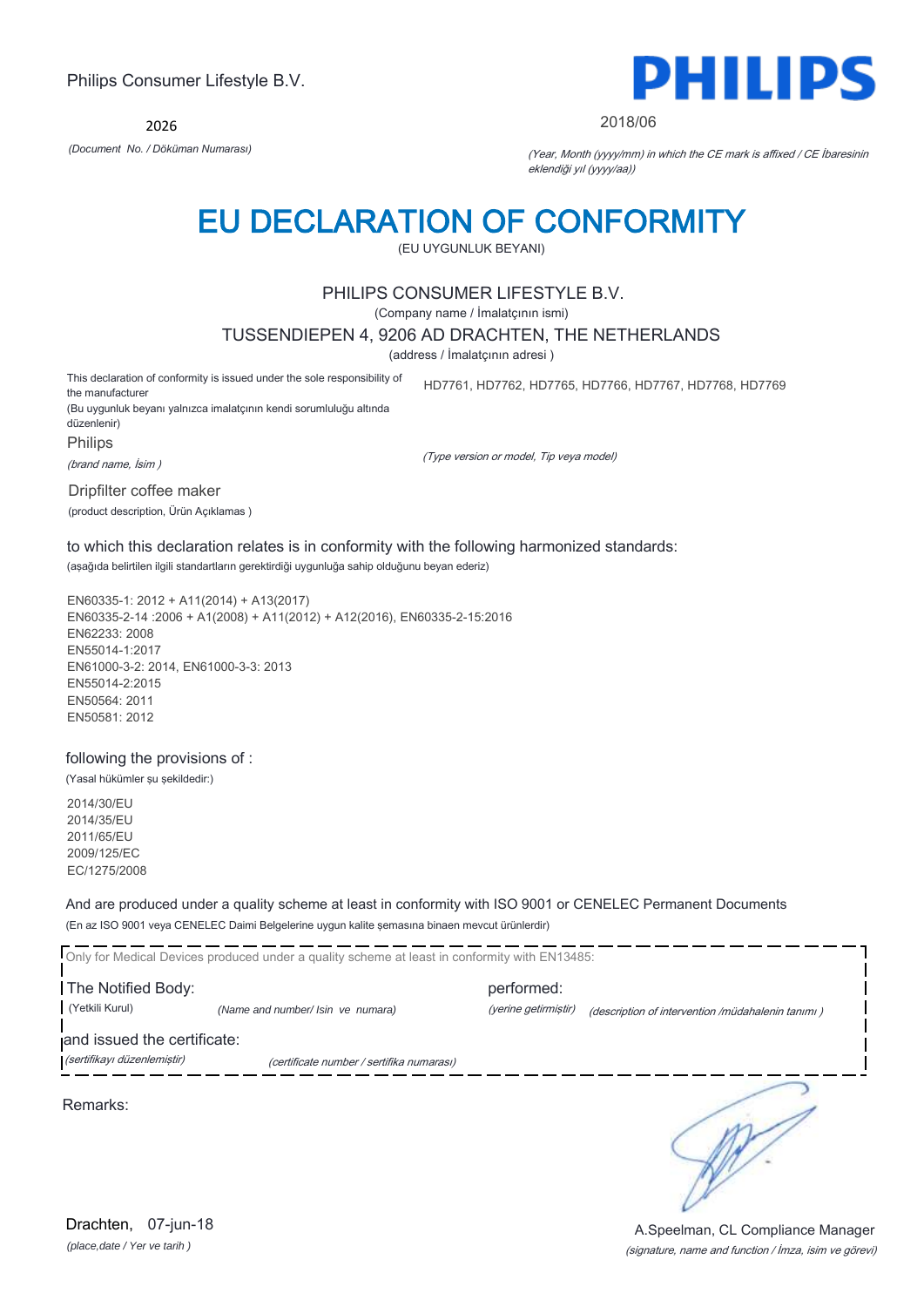2026



#### 2018/06

*(Document No. / Broj izvještaja)* (Year, Month (yyyy/mm) in which the CE mark is affixed / Godina ishođenja CE oznake)

## EU DECLARATION OF CONFORMITY

(Izjava o sukladnosti)

#### We, PHILIPS CONSUMER LIFESTYLE B.V.

(Company name / Ime)

#### TUSSENDIEPEN 4, 9206 AD DRACHTEN, THE NETHERLANDS

(address / Adresa)

declare under our responsibility that the product(s) HD7761, HD7762, HD7765, HD7766, HD7767, HD7768, HD7769

(Odgovorno izjavljujemo da je elektični uređaj(i))

Philips

(brand name, Naziv robne marke)

(Type version or model, Tipska oznaka ili model)

Dripfilter coffee maker (product description, opis proizvoda)

to which this declaration relates is in conformity with the following harmonized standards: (Na koje se ova izjava odnosi zadovoljava sljedeće usklađene norme)

EN60335-1: 2012 + A11(2014) + A13(2017) EN60335-2-14 :2006 + A1(2008) + A11(2012) + A12(2016), EN60335-2-15:2016 EN62233: 2008 EN55014-1:2017 EN61000-3-2: 2014, EN61000-3-3: 2013 EN55014-2:2015 EN50564: 2011 EN50581: 2012

#### following the provisions of :

(Slijedom odredbi:) 2014/30/EU 2014/35/EU 2011/65/EU 2009/125/EC EC/1275/2008

And are produced under a quality scheme at least in conformity with ISO 9001 or CENELEC Permanent Documents (najmanje u skladu sa normom ISO 9001 ili)

|                                                      | Only for Medical Devices produced under a quality scheme at least in conformity with EN13485: |            |                                                   |
|------------------------------------------------------|-----------------------------------------------------------------------------------------------|------------|---------------------------------------------------|
| The Notified Body:                                   |                                                                                               | performed: |                                                   |
| (Nadležno tijelo)                                    | (Name and number/ Ime i broj)                                                                 | (Izveden)  | (description of intervention / Opis intervencije) |
| and issued the certificate:<br>(l izdana je potvrda) | (certificate number / Broj potvrde)                                                           |            |                                                   |
| Remarks:                                             |                                                                                               |            |                                                   |

(signature, name and function / Potpis,ime i radno mjesto) A.Speelman, CL Compliance Manager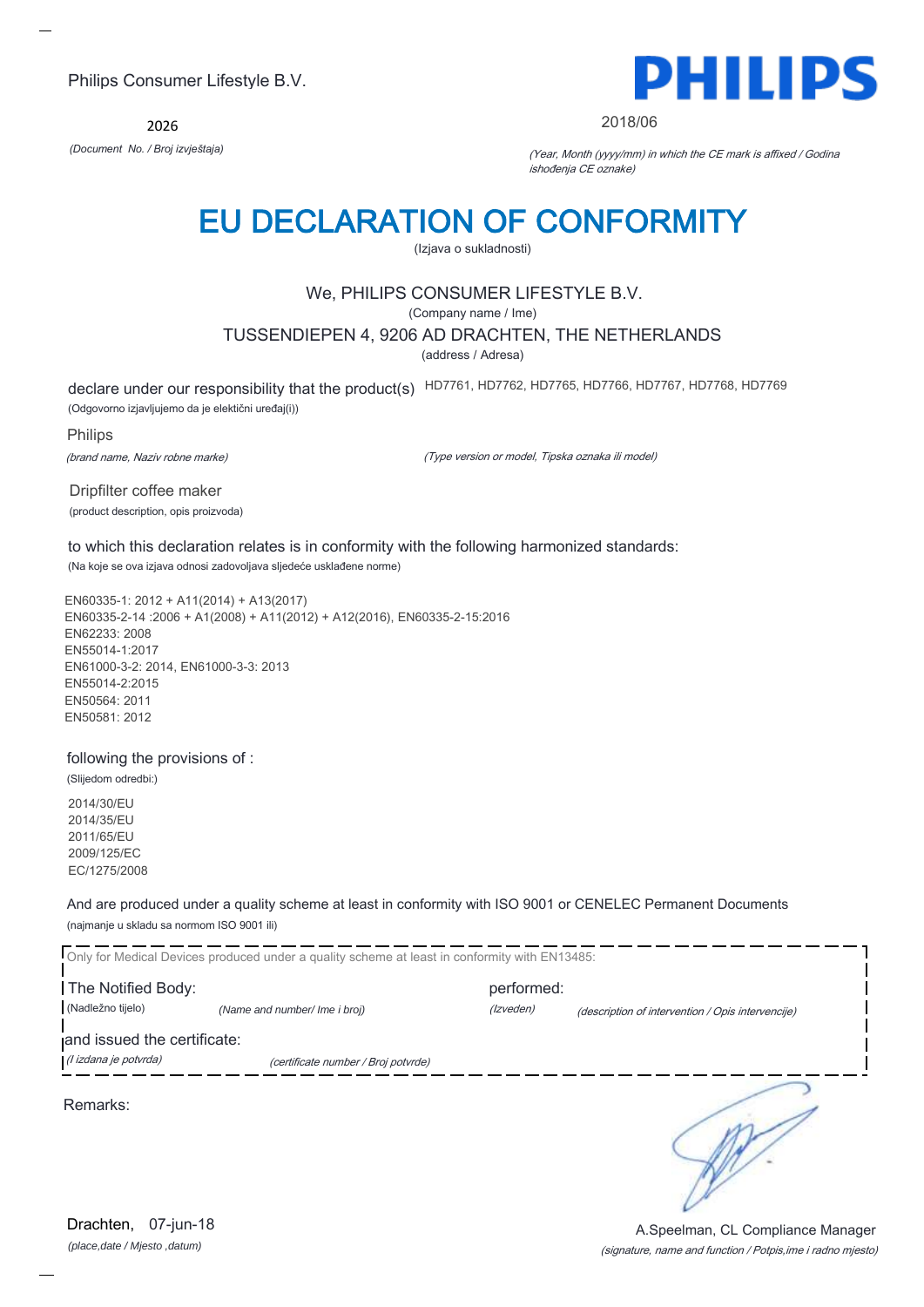2026



#### 2018/06

*(Document No. / Αρ. έκθεσης)* (Year, Month (yyyy/mm) in which the CE mark is affixed / Έτος επικόλλησης του σήματος συμμόρφωσης CE)

## EU DECLARATION OF CONFORMITY

(ΔΗΛΩΣΗ ΣΥΜΜΟΡΦΩΣΗΣ CE)

#### We, PHILIPS CONSUMER LIFESTYLE B.V.

(Company name / Επωνυμία)

#### TUSSENDIEPEN 4, 9206 AD DRACHTEN, THE NETHERLANDS

(address / Διεύθυνση)

declare under our responsibility that the product(s) HD7761, HD7762, HD7765, HD7766, HD7767, HD7768, HD7769

(Δηλώνουμε υπεύθυνα ότι το ηλεκτρολογικό προϊόν/ προϊόντα)

Philips

(brand name, ονομασία μάρκας)

(Type version or model, Τύπος έκδοσης ή μοντέλο)

Dripfilter coffee maker (product description, περιγραφή προϊόντος)

### to which this declaration relates is in conformity with the following harmonized standards:

(στο οποίο/ στα οποία αφορά η παρούσα δήλωση συμμορφούται/ συμμορφούνται με τα εξής εναρμονισμένα πρότυπα)

EN60335-1: 2012 + A11(2014) + A13(2017) EN60335-2-14 :2006 + A1(2008) + A11(2012) + A12(2016), EN60335-2-15:2016 EN62233: 2008 EN55014-1:2017 EN61000-3-2: 2014, EN61000-3-3: 2013 EN55014-2:2015 EN50564: 2011 EN50581: 2012

#### following the provisions of :

(Σύμφωνα με τις διατάξεις των οδηγιών)

2014/30/EU 2014/35/EU 2011/65/EU 2009/125/EC EC/1275/2008

#### And are produced under a quality scheme at least in conformity with ISO 9001 or CENELEC Permanent Documents

(Και παράγεται/ παράγονται σύμφωνα με ένα ποιοτικό πρόγραμμα που συμμορφούται, κατ'ελάχιστον, με το πρότυπο ISO 9001 ή με τα Μόνιμα Έγγραφα Τεκμηρίωσης της CENELEC)

|                                                               | Only for Medical Devices produced under a quality scheme at least in conformity with EN13485: |                           |                                                                                                                                                    |
|---------------------------------------------------------------|-----------------------------------------------------------------------------------------------|---------------------------|----------------------------------------------------------------------------------------------------------------------------------------------------|
| The Notified Body:<br>(Ο ειδοποιηθείς οργανισμός)             | (Name and number/ Ονομασία και αριθμός)                                                       | performed:<br>(διεξήγαγε) | (description of intervention / $\pi \epsilon \rho \gamma \rho \alpha \varphi \eta$ $\pi \alpha \rho \epsilon \mu \beta \alpha \sigma \eta \zeta$ ) |
| and issued the certificate:<br>(Και εξέδωσε το πιστοποιητικό) | (certificate number / αριθμός πιστοποιητικού)                                                 |                           |                                                                                                                                                    |
| Remarks:                                                      |                                                                                               |                           |                                                                                                                                                    |
|                                                               |                                                                                               |                           |                                                                                                                                                    |

*(place,date / τόπος, ημερομηνία)* Drachten, 07-jun-18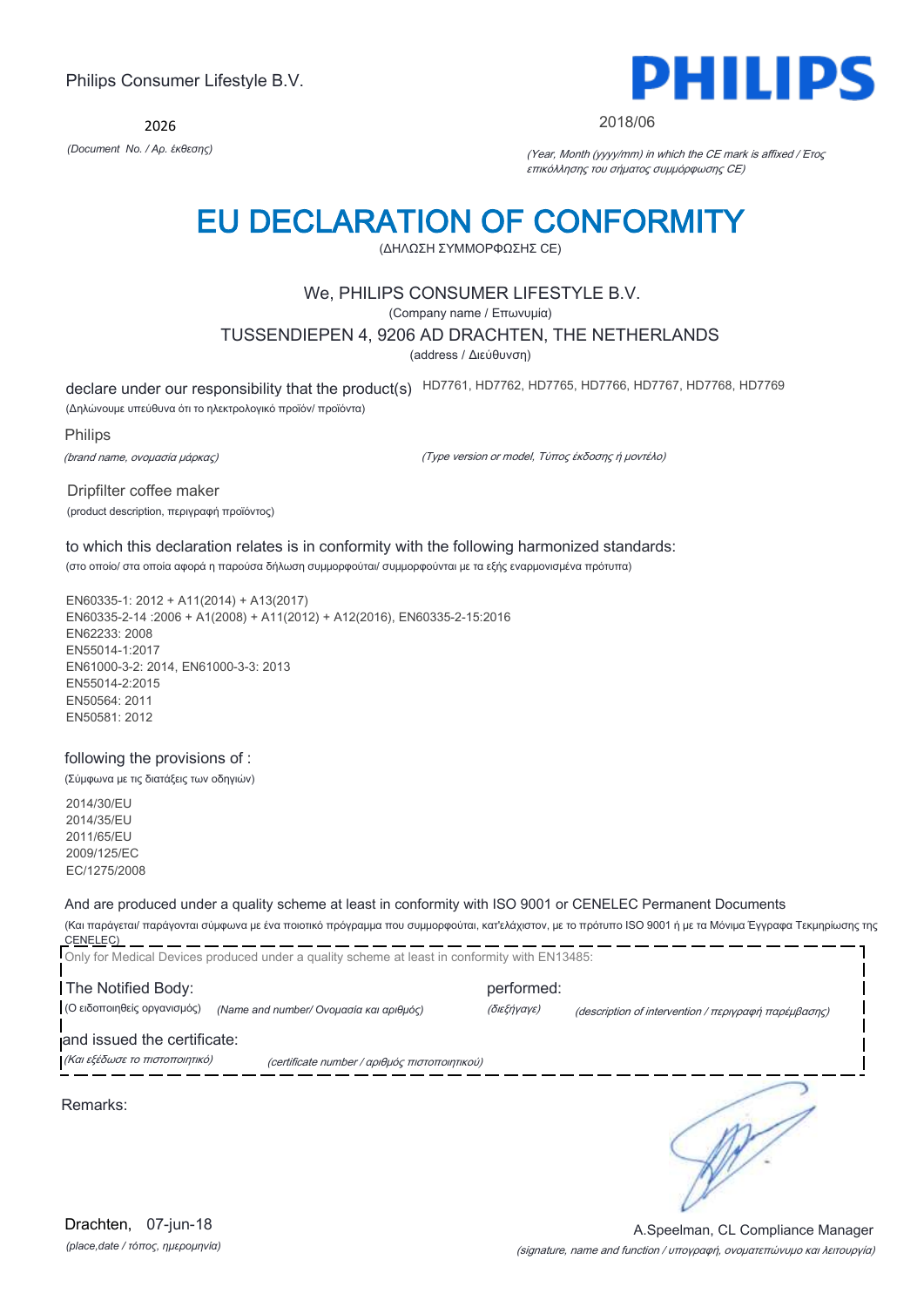2026



#### 2018/06

*(Document No. / Документ №)* (Year, Month (yyyy/mm) in which the CE mark is affixed / Година на поставяне на CE маркировката)

## EU DECLARATION OF CONFORMITY

(CE Декларация за съответствие)

#### We, PHILIPS CONSUMER LIFESTYLE B.V.

(Company name / Име )

TUSSENDIEPEN 4, 9206 AD DRACHTEN, THE NETHERLANDS

(address / адрес)

declare under our responsibility that the product(s) HD7761, HD7762, HD7765, HD7766, HD7767, HD7768, HD7769

(Декларираме на наша отговорност, че електрическият(те) уред(и):

Philips

(Brand name, търговска марка)

(Type version or model, Серия или модел)

Dripfilter coffee maker (product description, описание на продукта(ите))

#### to which this declaration relates is in conformity with the following harmonized standards:

(Към който(които) се отнася тази декларация е(са) в съответствие със следните установени стандарти)

EN60335-1: 2012 + A11(2014) + A13(2017) EN60335-2-14 :2006 + A1(2008) + A11(2012) + A12(2016), EN60335-2-15:2016 EN62233: 2008 EN55014-1:2017 EN61000-3-2: 2014, EN61000-3-3: 2013 EN55014-2:2015 EN50564: 2011 EN50581: 2012

#### following the provisions of :

(В съответствие с директиви:)

2014/30/EU 2014/35/EU 2011/65/EU 2009/125/EC EC/1275/2008

And are produced under a quality scheme at least in conformity with ISO 9001 or CENELEC Permanent Documents (и са произведени под система за качествен контрол най-малко в съответствие с ISO 9001 или)

|                                                  | Only for Medical Devices produced under a quality scheme at least in conformity with EN13485: |                         |                                                        |
|--------------------------------------------------|-----------------------------------------------------------------------------------------------|-------------------------|--------------------------------------------------------|
| The Notified Body:<br>(Известяващата институция) | (Name and number/ Име и номер)                                                                | performed:<br>(извърши) |                                                        |
| and issued the certificate:                      |                                                                                               |                         | (description of intervention / описание на проверката) |
| (И издаде сертификат)                            | (certificate number / номер на сертификата)                                                   |                         |                                                        |
| Remarks:                                         |                                                                                               |                         |                                                        |

(signature, name and function / подпис, име и длъжност) A.Speelman, CL Compliance Manager

*(place,date / място, дата)* Drachten, 07-jun-18